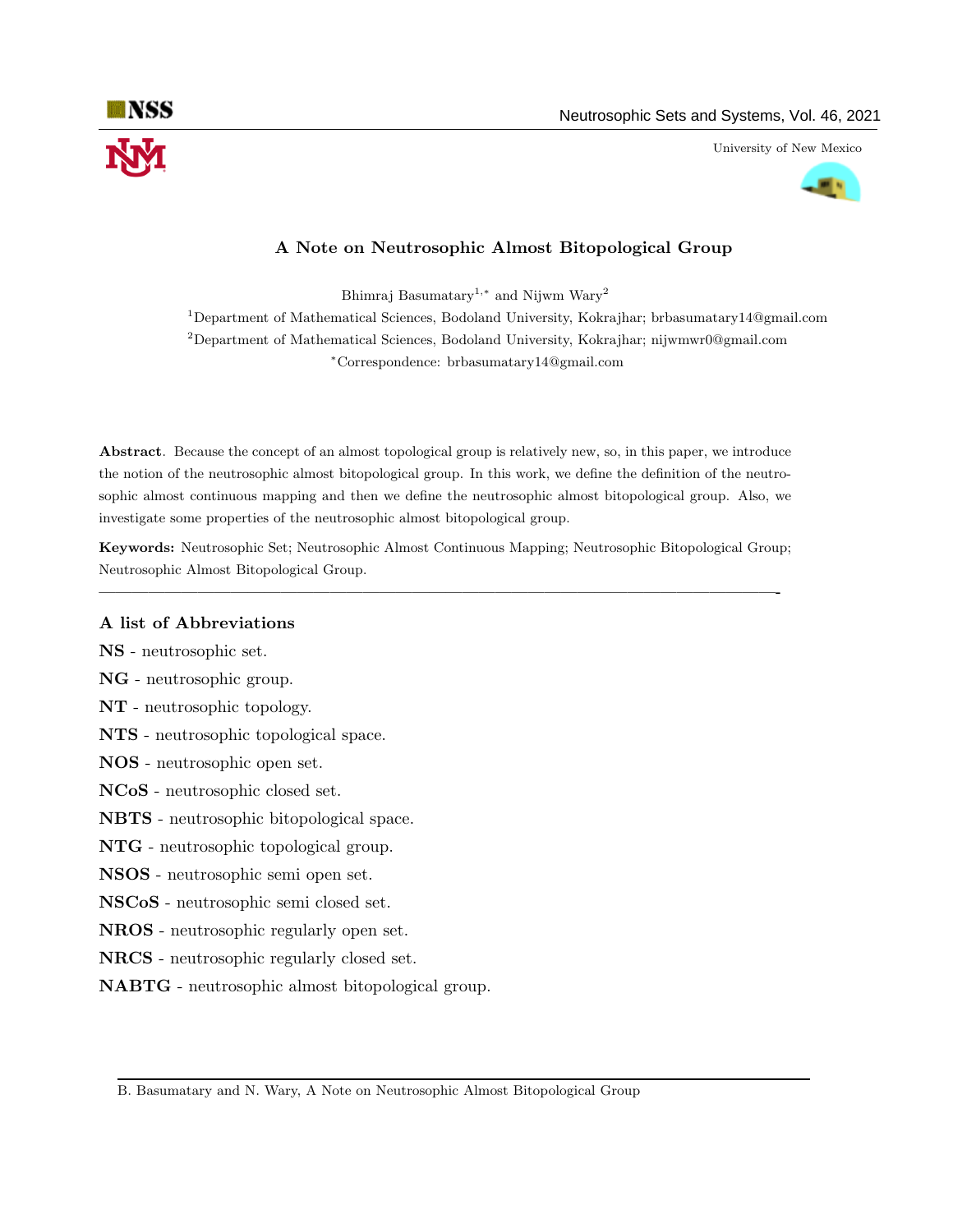#### 1. Introduction

The Fuzzy set (FS) concept was first introduced by Zadeh [29] in 1965. The concept of membership function and explained the idea of uncertainty defined with the help of FS. Atanassov [8] generalized the concept of fuzzy set theory (FST) and introduced the degree of non-membership and proposed intuitionistic fuzzy set theory (IFST). Azad [9] discussed the Fuzzy Semi-continuity (FSC), Fuzzy Almost Continuity (FAC), and Fuzzy Weakly Continuity (FWC). Chang [11] defined the concept of the fuzzy topology space (FTS) and Coker [12] introduced the Intuitionistic fuzzy topological space (IFTS). Kandil [15] and Kelly [16] discussed the fuzzy bitopological spaces and bitopological space. Rosenfeld [20] introduced the fuzzy groups and Foster [13] defined the fuzzy topological groups.

F. Smarandache [25, 26] was introduced as an independent component of the degree of uncertainty and discovered the neutrosophic set (NS). After the discovery of NS, many researchers have developed the neutrosophic set theory for various branches of Science and Technology. NS is used as an independent measure of uncertainty Membership and Non-Membership Function. FS is used to control uncertainty by using the membership function only. While NS is used to control uncertainty by using the truth membership function, indeterminacy membership function, and falsity membership function. Salama and Alblowi [21] introduced the concept of neutrosophic topological space (NTS). Salama et. al [22] studied closed sets and neutrosophic continuous functions. Imran et. al [14] discussed some types of neutrosophic topological groups in relation to neutrosophic alpha open sets. Abdel-Basset et. al [1] have applied neutrosophic set theory (NST) as a tool on group discussion making framework. Abdel-Basset et al [2] done the work in solving chain problems using a base-worst method based on a novel plithogenic model. Sumathi et. al [27, 28] studied the Fuzzy Neutrosophic Groups (FNG) and Topological Group Structure of Neutrosophic set. Mwchahary et. al [17] did their work in neutrosophic bitopological space. Abdel-Basset et. al [3] developed supplier selection with group decisionmaking under the type-2 neutrosophic number of TOPSIS technology. Abdel-Basset et. al [4, 5] studied the chain management practices of evaluation of the green supply and defined for achieving sustainable supplier selection of VIKOR method. Also, Abdel-Basset et. al [6, 7] developed hybrid multi-criteria decision-making for the sustainability assessment of bioenergy production technologies and employed an evaluation approach for sustainable renewable energy systems under uncertain environments.

In this paper, we try to study the neutrosophic almost bitopological group (NABTG) and some of their properties by using the definition of neutrosophic almost continuous mapping (NACM).

B. Basumatary and N. Wary, A Note on Neutrosophic Almost Bitopological Group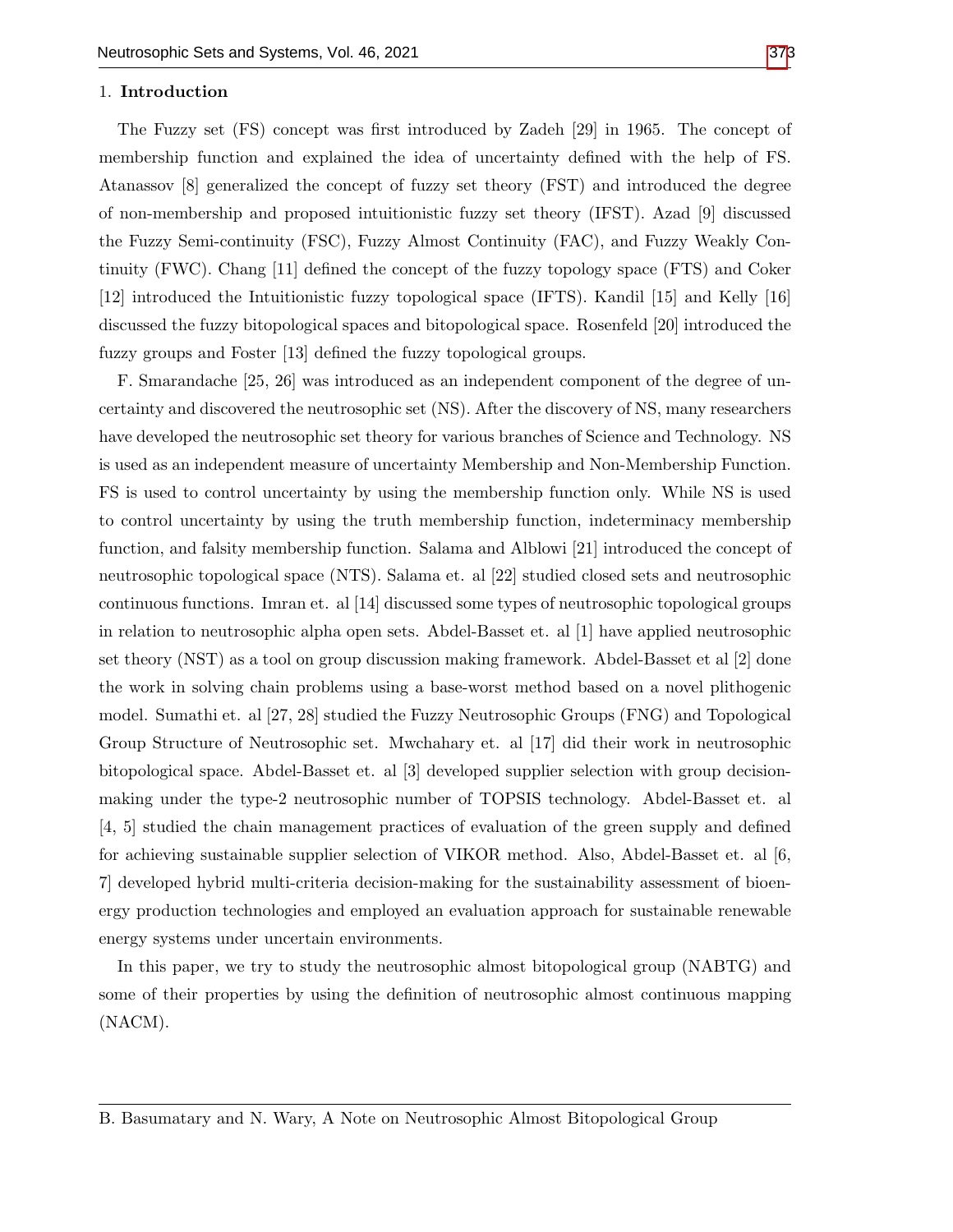#### 2. Preliminaries

#### 2.1. Definition:[28]

A NS A on a universe of discourse X can be expressed as  $A = \{ \langle x, \mathcal{I}_A(x), \mathcal{I}_A(x), \Gamma_A(x) \rangle :$  $x \in X$ , where  $\mathcal{T}, \mathcal{I}, \Gamma : X \to ]-0,1^+[$ . Note that  $0 \leq \mathcal{T}_A(x) + \mathcal{T}_A(x) + \Gamma_A(x) \leq 3$ .

## 2.2. Definition:[28]

The complement of NS A is expressed as  $A^{c}(x) = \{ \langle x, \mathcal{J}_{A^{c}}(x) = \Gamma_{A}(x), \mathcal{J}_{A^{c}}(x) = 1 - \Gamma_{A}(x), \mathcal{J}_{A^{c}}(x) = 1 - \Gamma_{A}(x) \}$  $\mathcal{G}_A(x), \Gamma_{A^c}(x) = \mathcal{J}_A(x) \rangle : x \in X$ .

## 2.3. Definition:[28]

Let X be non-empty set and  $A = \{ \langle x, \mathcal{T}_A(x), \mathcal{G}_A(x), \Gamma_A(x) \rangle : x \in X \}, B =$  $\{\langle x, \mathcal{T}_B(x), \mathcal{G}_B(x), \Gamma_B(x)\rangle : x \in X\}$ , are NSs. Then

(i) 
$$
A \cap B = \{ \langle x, min(\mathcal{T}_A(x), \mathcal{T}_B(x)), min(\mathcal{G}_A(x), \mathcal{G}_B(x)), max(\Gamma_A(x), \Gamma_B(x)), \rangle : x \in X \}
$$

- (ii)  $A \cup B = \{ \langle x, max(\mathcal{T}_A(x), \mathcal{T}_B(x)), max(\mathcal{G}_A(x), \mathcal{G}_B(x)), min(\Gamma_A(x), \Gamma_B(x)), \rangle : x \in X \}$
- (iii)  $A \leq B$  if for each  $x \in X$ ,  $\mathcal{J}_A(x) \leq \mathcal{J}_B(x)$ ,  $\mathcal{J}_A(x) \leq \mathcal{J}_B(x)$ ,  $\Gamma_A(x) \geq \Gamma_B(x)$ .

#### 2.4. Definition:[28]

Let  $(X, *)$  be a group and let A be a NG in X. Then A is said to be a NG in X if it satisfies the following conditions:

(i) 
$$
\mathcal{I}_A(xy) \ge \mathcal{I}_A(x) \cap \mathcal{I}_A(y)
$$
,  $\mathcal{I}_A(xy) \ge \mathcal{I}_A(x) \cap \mathcal{I}_A(y)$  and  $\Gamma_A(xy) \le \Gamma_A(x) \cup \Gamma_A(y)$ ,  
(ii)  $\mathcal{I}_A(x^{-1}) \ge \mathcal{I}_A(x)$ ,  $\mathcal{I}_A(x^{-1}) \ge \mathcal{I}_A(x)$ , and  $\Gamma_A(x^{-1}) \le \Gamma_A(x)$ .

## 2.5. Definition:[21]

Let X be a group and let  $\mathbb{G}$  be NG in X and e be the identity of X. We define the NS  $\mathbb{G}_e$  by

$$
\mathbb{G}_e = \big\{ x \in X: \mathcal{I}_{\mathbb{G}}(x) = \mathcal{I}_{\mathbb{G}}(e), \mathcal{I}_{\mathcal{G}}(x) = \mathcal{I}_{\mathcal{G}}(e), \Gamma_{\mathbb{G}}(x) = \Gamma_{\mathbb{G}}(e) \big\}.
$$

We note for a NG G in a group X, for every  $x \in X : \mathcal{T}_{\mathbb{G}}(x^{-1}) = \mathcal{T}_{\mathbb{G}}(x), \mathcal{G}_{\mathbb{G}}(x^{-1}) = \mathcal{G}_{\mathbb{G}}(x)$  and  $\Gamma_{\mathbb{G}}(x^{-1}) = \Gamma_{\mathbb{G}}(x)$ . Also for the identity e of the group  $X : \mathcal{F}_{\mathbb{G}}(e) \geq \mathcal{F}_{\mathbb{G}}(x)$ ,  $\mathcal{F}_{\mathbb{G}}(e) \geq \mathcal{G}_{\mathbb{G}}(x)$ , and  $\Gamma_{\mathbb{G}}(e) \leq \Gamma_{\mathbb{G}}(x).$ 

## 2.6. Definition:[21]

Let X be a non-empty set and a NT on X is a family  $\mathcal{T}_X$  of neutrosophic subsets of X satisfying the following axioms:

$$
(i) 0_N, 1_N \in \mathbb{k}_X
$$

(ii)  $G_1 \cap G_2 \in \mathcal{T}_X$  for any  $G_1, G_2 \in \mathcal{T}_X$ 

B. Basumatary and N. Wary, A Note on Neutrosophic Almost Bitopological Group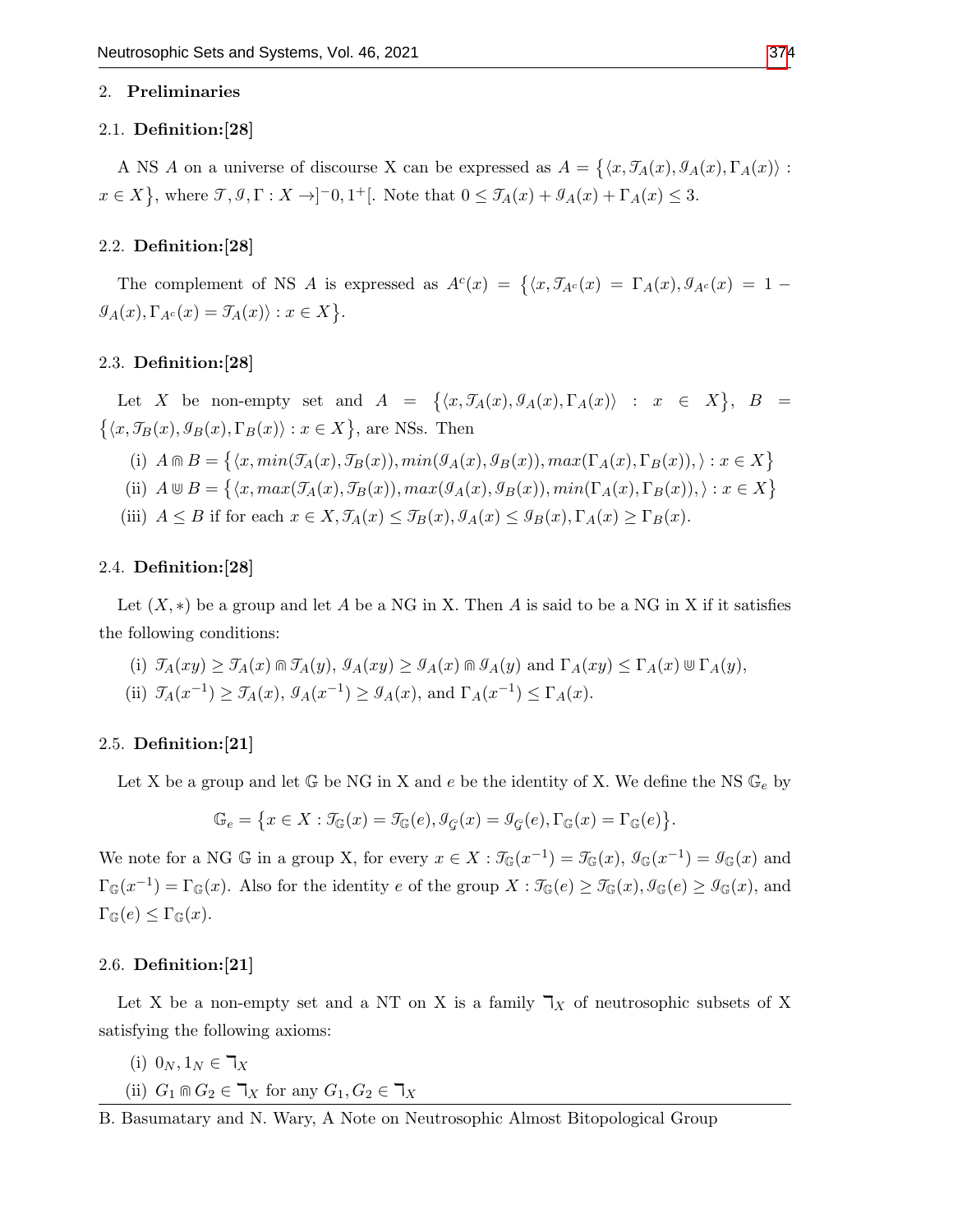(iii)  $\mathbb{U} G_i \in \mathbb{I}_X \ \forall \ \{G_i : i \in J\} \subseteq \mathbb{I}_X$ 

In this case, the pair  $(X, \mathbb{k})$  is called a neutrosophic topological space (NTS) and any NS in  $\mathcal{T}_X$  is known as neuterosophic open set (NOS). The elements of  $\mathcal{T}_X$  are called NOSs, a NS F is neutrosophic closed set (NCoS) if and only if it  $F^C$  is NOS.

## 2.7. Definition:[8]

It is known that  $f : (X, \mathbb{k}_X) \to (Y, \mathbb{k}_Y)$  is neutrosophic continuous if the preimage of each neutrosophic open set in Y is neutrosophic open set in X.

### 2.8. Definition:[17]

Let  $(X, \mathcal{T}_i^X)$  and  $(X, \mathcal{T}_j^X)$  be the two neutrosophic topologies on X, then  $(X, \mathcal{T}_i^X, \mathcal{T}_j^X)$  is said to be a neutrosophic bitopological space (NBTS). Throughout in this paper the indices  $i, j$ take the value  $\in \{i, j\}$  and  $i \neq j$ .

#### 2.9. Definition:[17]

Let  $(X, \mathbb{k}, \mathbb{k})$  be a NBTS. Then a set for  $A = \{ \langle x, \alpha_{ij}, \beta_{ij}, \gamma_{ij} \rangle : x \in X \}$ , neutrosophic  $(\mathcal{I}_{i}^{X}, \mathcal{I}_{j}^{X})N$  + interior of A is the union of all  $(\mathcal{I}_{i}^{X}, \mathcal{I}_{j}^{X})N$  + open sets of X contained in A and can be defined as follows:

 $(\daleth_i^\mathcal{G}$  $_{i}^{\mathcal{G}},\daleth_{j}^{\mathcal{G}}$  $\mathcal{G}_j^G(N\vdash Int(A)=\left\{\langle x,\Cup_{\daleth_{i}^{X}}\Cup_{\daleth_{j}^{X}}\alpha_{ij},\Cup_{\daleth_{i}^{X}}\Cup_{\exists_{j}^{X}}\beta_{ij},\Cup_{\daleth_{i}^{X}}\Cup_{\exists_{j}^{X}}\gamma_{ij}\rangle:x\in X\right\}$ 

## 2.10. Definition:[17]

Let  $(X, \mathbb{k}, \mathbb{k})$  be a NBTS. Then a set for  $A = \{ \langle x, \alpha_{ij}, \beta_{ij}, \gamma_{ij} \rangle : x \in X \}$ , neutrosophic  $(\mathbb{k}_i^X, \mathbb{k}_j^X)N \vdash \text{closure of } A \text{ is the intersection of all } (\mathbb{k}_i^X, \mathbb{k}_j^X)N \vdash \text{closed sets of } X \text{ contained in } \mathbb{k}$ A and can be defined as follows:

 $(\daleth_i^\mathcal{G}$  $_{i}^{\mathcal{G}},\daleth_{j}^{\mathcal{G}}$  $\mathcal{G}_j^G(N\vdash Cl(A)=\big\{\langle x,\Cap_{\daleth^X_i}\Cap_{\daleth^X_j}\alpha_{ij},\Cup_{\daleth^X_i}\Cup_{\daleth^X_j}\beta_{ij},\Cup_{\daleth^X_i}\Cup_{\daleth^X_j}\gamma_{ij}\rangle: x\in X\big\}$ 

## 2.11. Definition:[10]

Let X be a group and G be a NG on X. Let  $\mathcal{T}_X$  be a NT on G then  $(\mathbb{G}, \mathcal{T}_X)$  is called a neutrosophic topological group (NTG) if the following conditions are satisfied:

- (i) The mapping  $\lambda : (\mathbb{G}, \mathbb{T}_X) \times (\mathbb{G}, \mathbb{T}_X) \to (\mathbb{G}, \mathbb{T}_X)$  defined by  $\lambda(g_1, g_2) = g_1 g_2$ , for all  $g_1, g_2 \in X$ , is relatively neutrosophic continuous.
- (ii) The mapping  $\mu: (\mathbb{G}, \mathbb{I}_X) \to (\mathbb{G}, \mathbb{I}_X)$  defined by  $\mu(g) = g^{-1}$ , for all  $g \in X$ , is relatively neutrosophic continuous.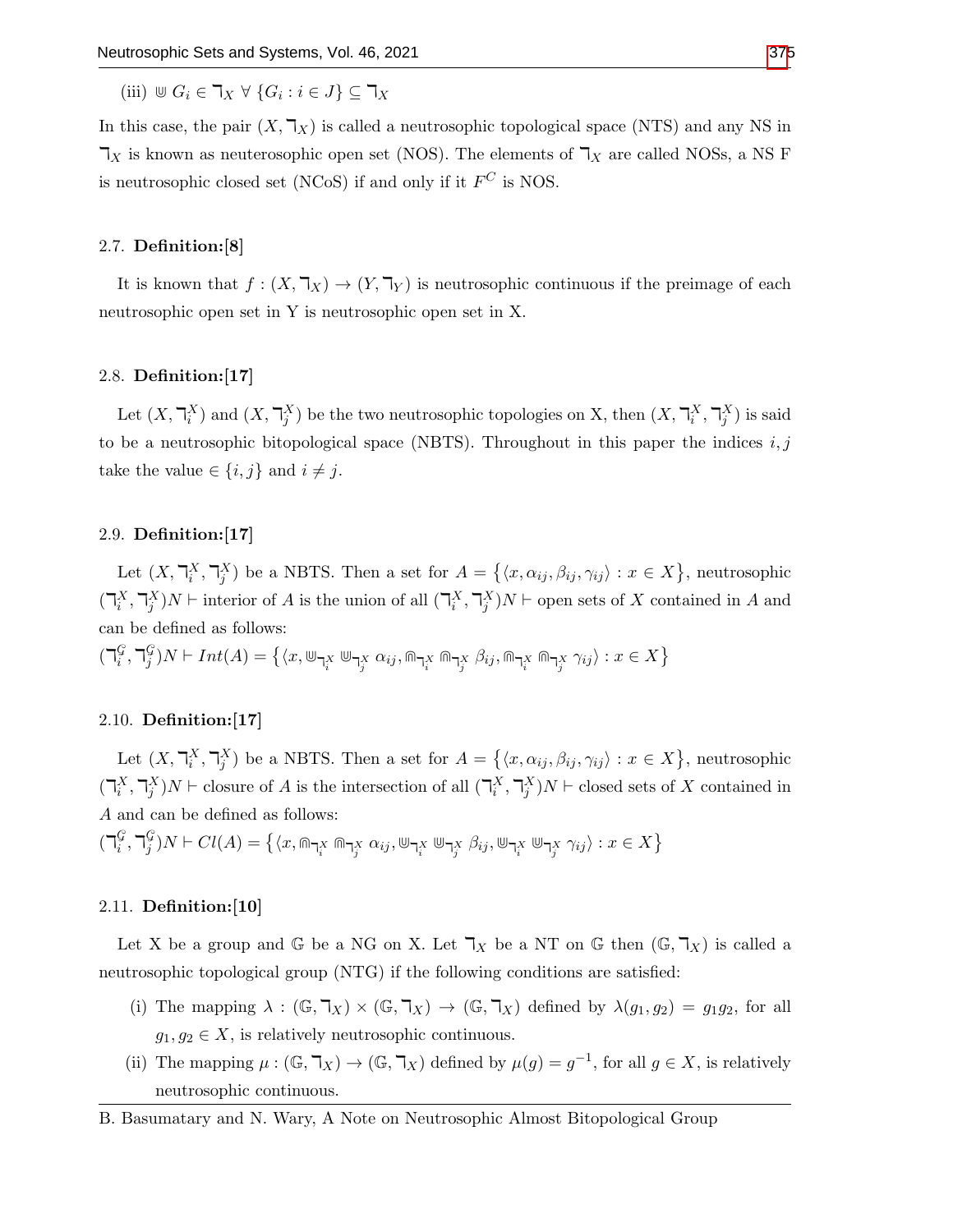#### 3. Main Works:

#### 3.1. Definition:

Let  $\mathcal{A}$  be a NS of a NBTS  $(X, \mathbb{T}_i^X, \mathbb{T}_j^X)$ , then  $\mathcal{A}$  is called a neutrosophic semi-open set (NSOS) of X if there exists a  $\mathcal{B} \in (X, \mathbb{R}^X_i, \mathbb{R}^X_j)$  such that  $\mathcal{A} \subseteq (\mathbb{R}^G_i)$  $_{i}^{\mathcal{G}},\daleth_{j}^{\mathcal{G}}$  $_j^{\mathcal{G}}$ ) $N \vdash Cl(\mathcal{B})$ , for each  $i = j = 1, 2.$ 

### 3.2. Definition:

Let  $\mathcal A$  be a NS of a NBTS  $(X, \mathbb T_i^X, \mathbb T_j^X)$ , then  $\mathcal A$  is called a neutrosophic semi-closed set (NSCoS) of X if there exists a  $\mathcal{B}^c \in (X, \mathbb{T}_i^X, \mathbb{T}_j^X)$  such that  $(\mathbb{T}_i^{\mathcal{G}})$  $_{i}^{\mathcal{G}},\daleth_{j}^{\mathcal{G}}$  $j^{\mathcal{G}}_j$ )  $N \vdash Int(\mathcal{B}) \subseteq \mathcal{A}$ , for each  $i = j = 1, 2.$ 

#### 3.3. Definition:

A NS  $\mathcal A$  of a NBTS  $(X, \mathbb T_i^X, \mathbb T_j^X)$  is said to be a neutrosophic regularly open set (NROS), if  $(\daleth_i^\mathcal{G}$  $_{i}^{\mathcal{G}},\daleth_{j}^{\mathcal{G}}$  $\mathcal{L}^{\mathcal{G}}_j$ )  $N \vdash Int((\mathsf{T}^X_i, \mathsf{T}^X_j)N \vdash Cl(\mathcal{A})) = \mathcal{A}$ , for each  $i = j = 1, 2$ .

#### 3.4. Definition:

A NS  $\mathcal A$  of a NBTS  $(X, \mathbb T_i^X, \mathbb T_j^X)$  is said to be a neutrosophic regularly closed set (NRCS), if  $(\mathbb{b}^{\mathbb{G}}_i)$  $_{i}^{\mathcal{G}},\daleth_{j}^{\mathcal{G}}$  $\mathcal{L}^{G}_{j}$ )  $N \vdash Cl((\mathbb{T}_{i}^{X}, \mathbb{T}_{j}^{X})N \vdash Int(\mathcal{A})) = \mathcal{A}$ , for each  $i = j = 1, 2$ .

#### 3.5. Definition:

A mapping  $\phi: (X, \mathbb{I}_i^X, \mathbb{I}_j^X) \to (Y, \mathbb{I}_i^Y, \mathbb{I}_j^Y)$  is said to be a neutrosophic almost continuous mapping (NACM), if  $\phi^{-1}(\mathcal{A}) \in (X, \mathbb{I}_{i}^{X}, \mathbb{I}_{j}^{X})$  for each neutrosophic regularly closed set  $\mathcal{A}$  of  $(Y, \mathbb{T}_i^Y, \mathbb{T}_j^Y); i = j = 1, 2.$ 

**Example 3.1.** Let  $X = \{x, y\}$  and  $Y = \{p, q\}$  $P = \{\langle \frac{0.6,0.4,0.4}{a} \rangle, \langle \frac{0.7,0.2,0.3}{b} \rangle\}$  $\{\frac{0.2,0.3}{b}\}\},\,Q=\{\langle \frac{0.2,0.3,0.7}{a}\rangle,\langle \frac{0.2,0.1,0.7}{b}\rangle\}$  $\{\frac{0.1,0.7}{b}\}\}, R = \{\langle \frac{0.6,0.3,0.3}{a}\rangle, \langle \frac{0.7,0.1,0.2}{b}\rangle\}$  $\left\langle \frac{b(1,0.2)}{b} \right\rangle$ ,  $S = \{\langle \frac{0.1,0.8,0.7}{a} \rangle, \langle \frac{0.1,0.8,0.7}{b} \rangle\}$  $\frac{b^{(8,0.7)}}{b}$ . Then  $\mathcal{T}_{N_1} = \{0_{N_X}, 1_{N_X}, P\}, \mathcal{T}_{N_2} = \{0_{N_X}, 1_{N_X}, Q\}, \mathcal{T}_{N_3} = \{0_{N_X}, 1_{N_X}, R\}, \mathcal{T}_{N_4} =$  ${0_{N_X}, 1_{N_X}, S}$  are neutrosophic topological spaces. Then  $(\mathcal{T}_{N_1}, \mathcal{T}_{N_2}) \vdash$  open sets = {0<sub>Nx</sub>, 1<sub>Nx</sub>, P, Q},  $(\mathcal{T}_{N_1}, \mathcal{T}_{N_2}) \vdash$  closed sets = {0<sub>Nx</sub>, 1<sub>Nx</sub>, P<sup>C</sup>, Q<sup>C</sup>},  $(\mathcal{T}_{N_3}, \mathcal{T}_{N_4}) \vdash$  open sets = {0<sub>N<sub>X</sub></sub>, 1<sub>N<sub>X</sub></sub>, R, S},  $(\mathcal{T}_{N_1}, \mathcal{T}_{N_2}) \vdash$  closed sets = {0<sub>N<sub>X</sub></sub>, 1<sub>N<sub>X</sub></sub>, R<sup>C</sup>, S<sup>C</sup>}. Let  $f: (X, \mathbb{Y}_{N_1}, \mathbb{Y}_{N_2}) \to (Y, \mathbb{Y}_{N_1}, \mathbb{Y}_{N_2})$  define by  $f(x) = p$  and  $f(y) = q$ . Then we have  $(\mathsf{T}_{N_3}, \mathsf{T}_{N_4}) \vdash \mathit{Cl}(R^C)$  is closed set. Now,  $R^C$  is  $(\mathcal{T}_{N_3}, \mathcal{T}_{N_4})$   $\vdash$  closed set in Y and  $f^{-1}(R^C) \subseteq P$ , where P is  $(\mathcal{T}_{N_1}, \mathcal{T}_{N_2})$   $\vdash$  open set in X. Also,  $Cl(f^{-1}(R^C)) \subseteq P$ .

Therefore, f is neutrosophic almost continuous mapping.

B. Basumatary and N. Wary, A Note on Neutrosophic Almost Bitopological Group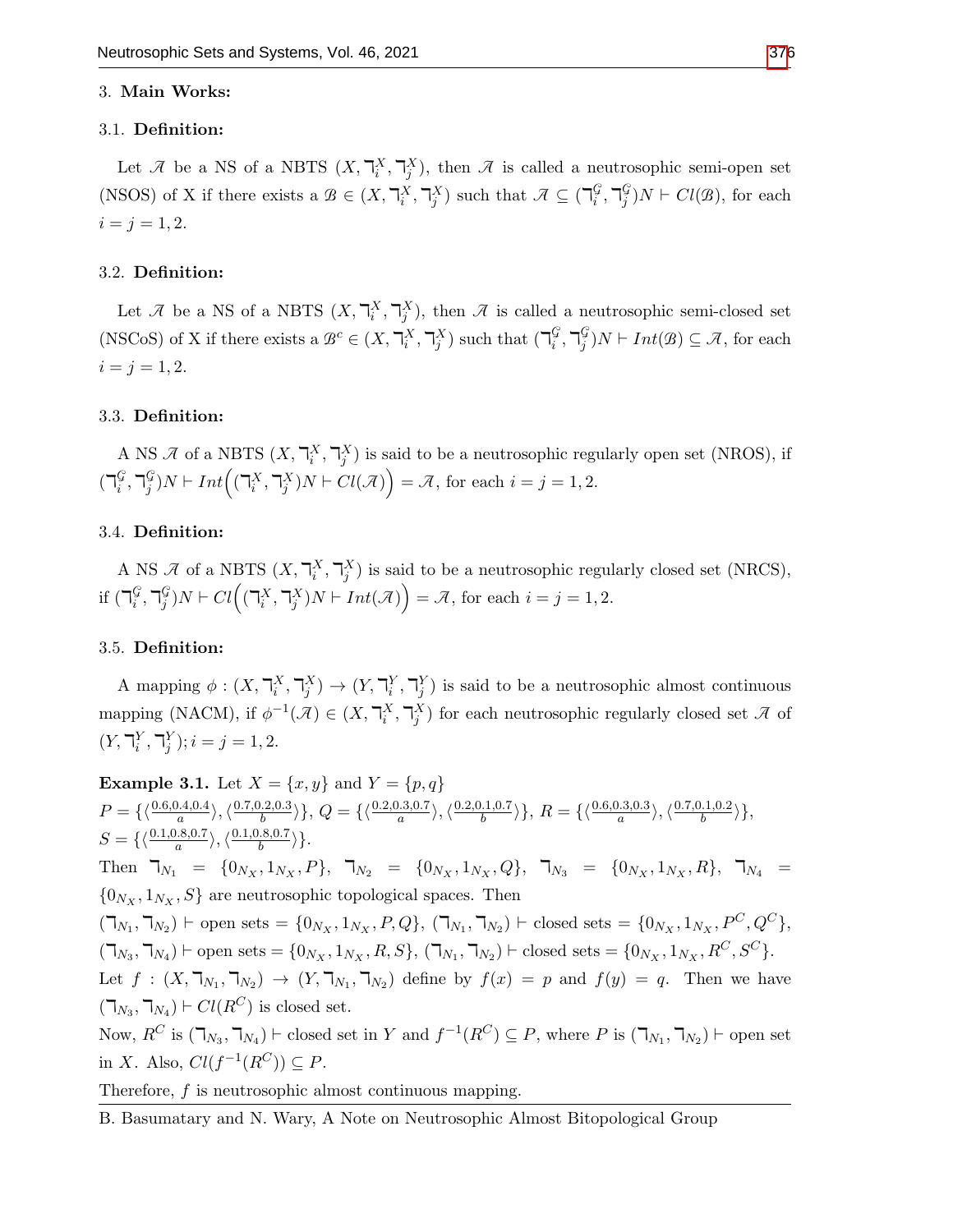## 3.6. Definition:

Let  $\mathbb{G}$  be a NG on a group X. Let  $\mathbb{I}_i^{\mathbb{G}}$  $\frac{\mathbb{G}}{i}$  be a NT on  $\mathbb{G}$  for each  $i = 1, 2$ ; then  $(\mathbb{G}, \mathbb{F}_1^{\mathbb{G}})$  $\mathbb{G}$ ,  $\mathbb{F}_2^{\mathbb{G}}$  $_{2}^{\mathbb{G}}$ ) is said to be a neutrosophic almost bitopological group (NABTG) if the following conditions are satisfied:

- (i) A mapping  $\lambda : (\mathbb{G}, \mathbb{k})^{\mathbb{G}}_i$  $_i^{\mathbb{G}}$ )  $\times$  (G,  $\mathbb{I}_i^{\mathbb{G}}$  $\binom{C}{i} \rightarrow (\mathbb{G},\mathbb{k})^C_i$  $\binom{\mathbb{G}}{i}$  defined by  $\lambda(x, y) = xy$ , for all  $x, y \in X$ , is neutrosophic almost *i*-continuous, for each  $i = 1, 2$ .
- (ii) A mapping  $\mu: (\mathbb{G}, \mathbb{k})^{\mathbb{G}}_i$  $\binom{\mathbb{G}}{i} \rightarrow (\mathbb{G},\daleth^{\mathbb{G}}_{i}$  $\binom{G}{i}$  defined by  $\mu(x) = x^{-1}$ , for all  $x \in X$ , is neutrosophic almost *i*-continuous, for each  $i = 1, 2$ .

**Example 3.2.** Let  $\mathbb{G} = \{a, e\}$ , where e is the identity element of  $\mathbb{G}$ . Then  $\mathbb{G}$  is a group. Let  $P = \{\langle \frac{0.6,0.4,0.4}{a} \rangle, \langle \frac{0.7,0.2,0.3}{b} \rangle\}$  $\{\frac{0.2,0.3}{b}\}\},\,Q=\{\langle \frac{0.2,0.3,0.7}{a}\rangle,\langle \frac{0.2,0.1,0.7}{b}\rangle\}$  $\{\frac{0.1,0.7}{b}\}\}, R = \{\langle \frac{0.6,0.3,0.3}{a}\rangle, \langle \frac{0.7,0.1,0.2}{b}\rangle\}$  $\frac{b(.1,0.2)}{b}\rangle\},$  $S = \{\langle \frac{0.1,0.8,0.7}{a} \rangle, \langle \frac{0.1,0.8,0.7}{b} \rangle\}$  $\frac{1.8,0.7}{b}\rangle$ .

Then, it is clear that the mapping  $\mu : (a, b) \to ab$  of  $(\mathbb{G}, \mathbb{F}_1^{\mathbb{G}})$  $\mathbb{G}$ ,  $\mathbb{U}^{\mathbb{G}}_2$  $_2^{\mathbb{G}}$ )  $\times$  (G,  $\mathbb{U}_1^{\mathbb{G}}$  $\mathbb{G}$ ,  $\mathbb{U}^{\mathbb{G}}_2$  $_2^{\mathbb{G}}$ ) in to  $(\mathbb{G},\mathbb{k}_1^{\mathbb{G}})$  $\mathbb{G}$ ,  $\mathbb{U}^{\mathbb{G}}_2$  $\binom{G}{2}$ is neutrosophic almost continuous and  $\lambda: a \to a^{-1}$  of  $(\mathbb{G}, \overline{\mathcal{A}}_1^{\mathbb{G}})$  $\mathbb{G}$ ,  $\mathbb{L}$ <sup> $\mathbb{G}$ </sup>  $_{2}^{\mathbb{G}}$ ) in to  $(\mathbb{G},\mathbb{T}_{1}^{\mathbb{G}})$  $\mathbb{G}$ ,  $\mathbb{F}_2^{\mathbb{G}}$  $_{2}^{\mathbb{G}}$ ) is neutrosophic almost continuous.

Hence,  $(\mathbb{G}, \mathbb{k})^{\mathbb{G}}$  $\mathbb{G}$ ,  $\mathbb{F}_2^{\mathbb{G}}$  $\binom{G}{2}$  is neutrosophic almost topological group.

Remark 3.1.  $(\mathbb{G},\mathbb{k})^{\mathbb{G}}_i$  $\binom{G}{i}$  is a NABTG for each  $i = 1, 2$ ; if following conditions hold good:

- (i) for  $g_1, g_2 \in \mathbb{G}$  and for every  $\left(\bigcap_i \mathbb{G} \right)$  $_i^\mathbb{G}, \mathbb{k}_j^\mathbb{G}$  $j^{\mathbb{G}}$ ) – NROS U containing  $g_1, g_2$  in  $\mathbb{G}, \exists \mathbb{R}$ <sup>G</sup> – neutrosophic open,  $i = 1, 2$  nbds  $\emptyset$  and  $\emptyset$  of  $g_1$  and  $g_2$  respectively in  $\mathbb{G}$  so that  $\emptyset * \emptyset \subseteq \mathcal{U}$ and
- (ii) for  $g \in \mathbb{G}$  and for every  $\left(\bigcap_{i=1}^{\mathbb{G}}\right)$  $_i^\mathbb{G}, \mathbb{k}_j^\mathbb{G}$  $j^{\mathbb{G}}$ ) – NROS  $\mathcal{Q}$  in  $\mathbb{G}$  containing  $g^{-1}$ ,  $\exists \mathcal{T}_{i}^{\mathbb{G}}$  – neutrosophic open,  $i = 1, 2$  nbd  $\emptyset$  of q in  $\mathbb{G}$  such that  $\mathcal{P}^{-1} \subset \mathcal{Q}$ .

Theorem 3.1. Let  $(\mathbb{G},\mathbb{F})^{\mathbb{G}}_i$  $\mathbb{G}(i)$ ,  $i = 1, 2$ ; be a NABTG and let  $a \in \mathbb{G}$  be any element of  $\mathbb{G}$ . Then

- (*i*)  $\pi_a$  :  $(\mathbb{G}, \mathbb{k})$  $\binom{\mathbb{G}}{i}$   $\rightarrow$   $(\mathbb{G}, \mathbb{k})$  $\mathbb{G}_i$ ):  $\pi_a(x) = ax$ , for all  $x \in \mathbb{G}$ , is neutrosophic almost icontinuous, for each  $i = 1, 2$ .
- (*ii*)  $\sigma_a$  :  $(\mathbb{G}, \mathbb{F}_i^{\mathbb{G}})$  $\binom{\mathbb{G}}{i}$   $\rightarrow$   $(\mathbb{G}, \mathbb{k})$  $\mathbb{G}_i$ ):  $\sigma_a(x) = xa$ , for all  $x \in \mathbb{G}$ , is neutrosophic almost icontinuous, for each  $i = 1, 2$ .

#### Proof.

- (i) Let  $p \in \mathbb{G}$  and let  $\mathcal{W}$  be a  $\left(\bigcap_i \mathbb{G}$  $_i^\mathbb{G}, \mathbb{k}_j^\mathbb{G}$  $j^{\mathbb{G}}$ )– NROS,  $i = j = 1, 2$ ; containing ap in G. By Definition 3.6,  $\exists \ \mathbb{R}^{\mathbb{G}}$  – neutrosophic open,  $i = 1, 2$  neighborhoods  $\mathcal{U}, \mathcal{V}$  of ap in  $\mathbb{G}$  so that  $\mathcal{U}\mathcal{V} \subseteq \mathcal{W}$ . Especially,  $a\mathcal{V} \subseteq \mathcal{W}$  that is  $\pi_a(\mathcal{V}) \subseteq \mathcal{W}$ . This shows that  $\pi_a$  is NACM at p and therefore  $\pi_a$  is NACM.
- (ii) Suppose  $p \in \mathbb{G}$  and  $\mathcal{W} \in (\mathbb{I}_i^{\mathbb{G}})$  $_i^\mathbb{G}, \mathbb{k}_j^\mathbb{G}$  $j^{\mathbb{G}}$ ) – NROS( $\mathbb{G}$ ), containing pa. Then  $\exists \; \mathbb{k}_i^{\mathbb{G}}$  – NOSs,  $i = 1, 2; p \in \mathcal{U}$  and  $a \in \mathcal{V}$  in G so that  $\mathcal{U}\mathcal{V} \subseteq \mathcal{W}$ . This shows  $\mathcal{U}a \subseteq \mathcal{W}$ , i.e.,  $\sigma_a(\mathcal{U}) \subseteq \mathcal{W}$ . This implies  $\sigma_a$  is NACM at p. As arbitrary element p is in  $\mathbb{G}$ ,  $\sigma_a$  is NACM.
- B. Basumatary and N. Wary, A Note on Neutrosophic Almost Bitopological Group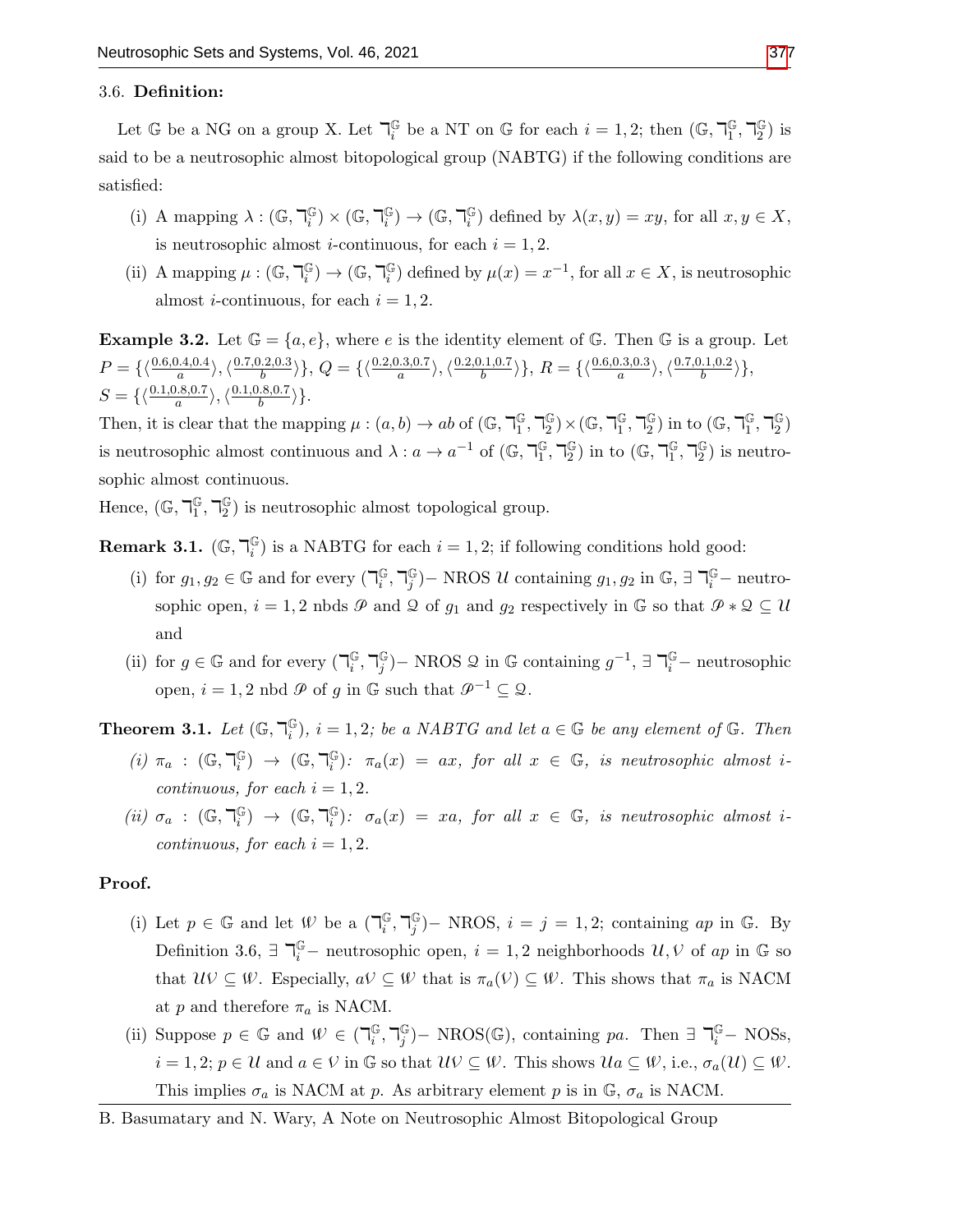- (1)  $a\mathcal{U} \in (\mathbb{R}^{\mathbb{G}}_i)$  $_i^\mathbb{G}, \mathbb{k}_j^\mathbb{G}$  $_j^{\mathbb{G}}$ ) – NROS( $\mathbb{G}$ ), for all  $a \in \mathbb{G}$ .
- (2)  $\mathcal{U}a \in (\mathbb{R}^{\mathbb{G}}_i)$  $_i^\mathbb{G}, \mathbb{k}_j^\mathbb{G}$  $_j^{\mathbb{G}}$ ) – NROS( $\mathbb{G}$ ), for all  $a \in \mathbb{G}$ .
- $(3)$   $\mathcal{U}^{-1}$  ∈  $(\mathbb{I}_i^{\mathbb{G}})$  $_i^\mathbb{G}, \mathbb{k}_j^\mathbb{G}$  $_j^{\mathbb{G}}$ ) –  $NROS(\mathbb{G})$ .

## Proof.

(1) First, we have to prove that  $a\mathcal{U} \in \mathbb{T}_i^{\mathbb{G}}$  $\mathbb{G}_i, i = 1, 2$ . Let  $p \in \mathfrak{al}$ . Then from Definition 3.6 of NABTGs,  $\exists \ \mathbb{R}^{\mathbb{G}}$  – neutrosophic open neighborhoods,  $i = 1, 2; a^{-1} \in \mathcal{W}_1$  and  $p \in \mathcal{W}_2$ in G so that  $\mathcal{W}_1 \mathcal{W}_2 \subseteq \mathcal{U}$ . Especially,  $a^{-1} \mathcal{W}_2 \subseteq \mathcal{U}$ . i.e., equivalently  $\mathcal{W}_2 \subseteq a\mathcal{U}$ . This indicates that  $p \in (\mathbb{R}^{\mathbb{G}}_i)$  $_i^\mathbb{G}, \mathbb{k}_j^\mathbb{G}$  $_j^{\mathbb{G}}$ ) $N \vdash Int(a\mathcal{U})$  and thus,  $(\mathbb{I}_i^{\mathbb{G}})$  $_i^\mathbb{G}, \mathbb{k}_j^\mathbb{G}$  $_{j}^{\mathbb{G}}$ )N  $\vdash Int(a\mathcal{U}) = a\mathcal{U}$ . i.e.,  $a\mathcal{U} \in \mathbb{k}^{\mathbb{G}}_i$  $\mathbb{G}_i, i = 1, 2$ . Consequently,  $a\mathcal{U} \subseteq \left(\mathbb{I}_i^{\mathbb{G}}\right)$  $_i^\mathbb{G}, \mathbb{k}_j^\mathbb{G}$  $_j^{\mathbb{G}})N \vdash Int\Bigl( (\mathbb{k}_i^{\mathbb{G}})$  $_i^\mathbb{G}, \mathbb{k}_j^\mathbb{G}$  $_j^{\mathbb{G}}$ ) $N \vdash Cl(a\mathcal{U})$ .

Now, we have to prove that  $\left(\bigcap_{i=1}^{k} A_i\right)$  $_i^\mathbb{G}, \mathbb{k}_j^\mathbb{G}$  $\int\limits_j^\mathbb{G} \text{)} N \vdash Int \Bigl( (\mathbb{h}^{\mathbb{G}}_i)$  $_i^\mathbb{G}, \mathbb{k}_j^\mathbb{G}$  $_j^{\mathbb{G}}$ ) $N \vdash Cl(a\mathcal{U})$   $\subseteq a\mathcal{U}$ . Since U is  $\mathbb{U}^{\mathbb{G}}$  – NOS,  $i = 1, 2;$  ( $\mathbb{U}^{\mathbb{G}}_i$  $_i^\mathbb{G}, \mathbb{k}_j^\mathbb{G}$  $j^{\mathbb{G}}$ ) $N \vdash Cl(\mathcal{U}) \in \dot{(\mathsf{T}}_i^{\mathbb{G}})$  $_i^\mathbb{G}, \mathbb{k}_j^\mathbb{G}$  $_j^{\mathbb{G}}$ ) – NRCS( $\mathbb{G}$ ). From theorem 3.1,  $\pi_{a^{-1}} : (\mathbb{G}, \mathbb{F}_i^{\mathbb{G}})$  $\binom{C}{i}$   $\rightarrow$  (C,  $\neg$ <sub> $i$ </sub>  $_i^{\mathbb{G}}$ ) is NACM,  $i = 1, 2$  and therefore,  $a(\mathbb{T}_i^{\mathbb{G}})$  $_i^\mathbb{G}, \mathbb{k}_j^\mathbb{G}$  $_{j}^{\mathbb{G}})N \vdash Cl(\mathcal{U})$  is  $\mathcal{T}_{i}^{\mathbb{G}}$  – NCoS,  $i = 1, 2$ . Thus,  $(\mathcal{T}_{i}^{\mathbb{G}})$  $_i^\mathbb{G}, \mathbb{k}_j^\mathbb{G}$  $_j^{\mathbb{G}})N \vdash Int\Bigl( (\mathbb{k}_i^{\mathbb{G}}% ,1) \subset \mathbb{C}^j \Bbbk _j^{\mathbb{G}} \Bbbk _j^{\mathbb{G}} \Bbbk _j^{\mathbb{G}} ) \Bbbk$  $_i^\mathbb{G}, \mathbb{k}_j^\mathbb{G}$  $\left(\begin{smallmatrix}\mathbb{G} \ j\end{smallmatrix}\right)N \vdash Cl(aU)\Big) \subseteq (\mathbb{k}_i^{\mathbb{G}})$  $_i^\mathbb{G}, \mathbb{k}_j^\mathbb{G}$  $_{j}^{\mathbb{G}})N\vdash$  $Cl(a\mathcal{U}) \subseteq a(\mathbb{F}_i^{\mathbb{G}})$  $_i^\mathbb{G}, \mathbb{k}_j^\mathbb{G}$  $_j^{\mathbb{G}}$ ) $N \vdash Cl(\mathcal{U})$ . i.e.,  $a^{-1}(\mathbb{I}_i^{\mathbb{G}})$  $_i^\mathbb{G}, \mathbb{k}_j^\mathbb{G}$  $\int\limits_j^\mathbb{G} \text{)} N \vdash Int \Bigl( (\mathbb{h}^{\mathbb{G}}_i)$  $_i^\mathbb{G}, \mathbb{k}_j^\mathbb{G}$  $_j^{\mathbb{G}}$ ) $N \vdash Cl(a\mathcal{U})$   $\subseteq$  $\overline{(\mathbb{d}^{\mathbb{G}}_i)}$  $_i^\mathbb{G}, \mathbb{k}_j^\mathbb{G}$  $_j^{\mathbb{G}}$ ) $N \vdash Cl(U)$ . Since  $(\mathbb{I}_i^{\mathbb{G}})$  $_i^\mathbb{G}, \mathbb{k}_j^\mathbb{G}$  $\int\limits_j^\mathbb{G} \text{)} N \ \vdash \ Int \Bigl( (\mathbb{h}^{\mathbb{G}}_i)$  $_i^\mathbb{G}, \mathbb{k}_j^\mathbb{G}$  $j^{\mathbb{G}}$ ) $N \;\vdash\; Cl(a\mathcal{U})$  is  $(\mathbb{k}_i^{\mathbb{G}})$  $_i^\mathbb{G}, \mathbb{k}_j^\mathbb{G}$  $_{j}^{\mathbb{G}})-$ NROS,  $i = j = 1, 2$ ; it follows that  $a^{-1}(\mathbb{I}_i^{\mathbb{G}})$  $_i^\mathbb{G}, \mathbb{k}_j^\mathbb{G}$  $\int\limits_j^\mathbb{G} \text{)} N \,\vdash\, Int\Big( (\mathbb{h}^{\mathbb{G}}_i)$  $_i^\mathbb{G}, \mathbb{k}_j^\mathbb{G}$  $_j^{\mathbb{G}}$ ) $N \vdash Cl(a\mathcal{U})$   $\subseteq$  $\overline{(\mathbb{d}^{\mathbb{G}}_i)}$  $_i^\mathbb{G}, \mathbb{k}_j^\mathbb{G}$  $\int\limits_j^\mathbb{G} \text{)} N \,\vdash\, Int\Big( (\mathbb{h}^{\mathbb{G}}_i)$  $_i^\mathbb{G}, \mathbb{k}_j^\mathbb{G}$  $\binom{\mathbb{G}}{j}N \;\vdash\; Cl(\mathcal{U})\Big) \;=\; \mathcal{U}. \;\;$  i.e.,  $\;\; \left(\mathbb{k}_i\right)^{\mathbb{G}}$  $_i^\mathbb{G}, \mathbb{k}_j^\mathbb{G}$  $\int\limits_j^\mathbb{G} \text{)} N \,\vdash\, Int\Big( (\mathbb{h}^{\mathbb{G}}_i)$  $_i^\mathbb{G}, \mathbb{k}_j^\mathbb{G}$  $_j^{\mathbb G})N \ \vdash$  $Cl(a\mathcal{U})\Big) \subseteq a\mathcal{U}$ . Thus,  $a\mathcal{U} = (\mathbb{I}_i^{\mathbb{G}})$  $_i^\mathbb{G}, \mathbb{k}_j^\mathbb{G}$  $\int\limits_j^\mathbb{G} \text{)} N \,\vdash\, Int\Big( (\mathbb{m}^{\mathbb{G}}_i)$  $_i^\mathbb{G}, \mathbb{k}_j^\mathbb{G}$  $_j^{\mathbb{G}}$ ) $N \vdash Cl(a\mathcal{U})$ . This shows that  $a\hat{\mathcal{U}} \in (\mathbb{k}_i^{\mathbb{G}})$  $_i^\mathbb{G}, \mathbb{k}_j^\mathbb{G}$  $_j^{\mathbb{G}}$ ) – NROS( $\mathbb{G}$ ).

- (2) Following the same steps as in part (1) above, then we can prove  $\mathcal{U}a \in (\mathbb{Z}_i^{\mathbb{G}})$  $_i^\mathbb{G}, \mathbb{k}_j^\mathbb{G}$  $_{j}^{\mathbb{G}}) NROS(\mathbb{G})$ , for all  $a \in \mathbb{G}$ .
- (3) Let  $x \in \mathcal{U}^{-1}$ , then  $\exists \exists \xi -\text{NOS}, i = 1, 2; x \in \mathcal{W}$  in G so that  $\mathcal{W}^{-1} \subseteq \mathcal{U}$  $\Rightarrow$   $\mathcal{W} \subseteq \mathcal{U}^{-1}$ . Therefore  $\mathcal{U}^{-1}$  has interior point x. Thus,  $\mathcal{U}^{-1}$  is  $\overline{\mathcal{U}}_{i}^{\mathbb{G}}$  NOS,  $i = 1, 2$  i.e.,  $\mathcal{U}^{-1} \subseteq (\mathbb{R}^{\mathbb{G}}_i)$  $_i^\mathbb{G}, \mathbb{k}_j^\mathbb{G}$  $\int\limits_j^\mathbb{G} \text{)} N \ \vdash \ Int \Bigl( (\mathbb{h}^{\mathbb{G}}_i)$  $_i^\mathbb{G}, \mathbb{k}_j^\mathbb{G}$  $_j^{\mathbb{G}}$ ) $N \vdash Cl(U^{-1})$ . Now we have to prove that  $\left(\mathbb{I}_i^{\mathbb{G}}\right)$  $_i^\mathbb{G}, \mathbb{k}_j^\mathbb{G}$  $\int\limits_j^\mathbb{G} jN$   $\vdash \; Int\Bigl((\mathbb{h}^{\mathbb{G}}_i)^{\mathbb{G}}$  $_i^\mathbb{G}, \mathbb{k}_j^\mathbb{G}$  $\left( \begin{array}{c} \mathbb{G} \ jN \end{array} \right) \vdash \; Cl(\mathcal{U}^{-1}) \Big) \; \subseteq \; \mathcal{U}^{-1}.$  Since  $\mathcal{U}$  is  $\mathbb{k} \mathbb{G}^{-1}$ NOS,  $i = 1, 2; (\mathbb{Z}_i^{\mathbb{G}})$  $_i^\mathbb{G}, \mathbb{k}_j^\mathbb{G}$  $j^{\mathbb{G}}$ ) $N \;\vdash\; Cl(\mathcal{U})$  is  $(\mathbb{I}_i^{\mathbb{G}})$  $_i^\mathbb{G}, \mathbb{k}_j^\mathbb{G}$  $j^{(j)}$  – NRCS,  $i = j = 1, 2$  and hence  $\overline{(\mathbb{I}_{i}^{\mathbb{G}})}$  $_i^\mathbb{G}, \mathbb{k}_j^\mathbb{G}$  $j^{\mathbb{G}}$ ) $N \vdash Cl(U)^{-1}$  is  $\mathbb{I}_{i}^{\mathbb{G}}$  NCoS,  $i = 1, 2$  in  $\mathbb{G}$ . Therefore,  $(\mathbb{I}_{i}^{\mathbb{G}})$  $_i^\mathbb{G}, \mathbb{k}_j^\mathbb{G}$  $_j^{\mathbb G})N$   $\vdash$  $Int((\mathbb{I}_{i}^{\mathbb{G}}}% (u_{i}))_{i})\cap H_{i}^{\mathbb{G}}(u_{i}))$  $_i^\mathbb{G}, \mathbb{k}_j^\mathbb{G}$  $\left(\begin{smallmatrix}\mathbb{G} \ j\end{smallmatrix}\right)N \;\vdash\; Cl(\mathcal{U}^{-1})\Big) \;\subseteq\; (\mathbb{k}_i^{\mathbb{G}})$  $_i^\mathbb{G}, \mathbb{k}_j^\mathbb{G}$  $_j^{\mathbb{G}}$ ) $N \vdash \ Cl(\mathcal{U}^{-1}) \subseteq (\mathbb{I}_i^{\mathbb{G}})$  $_i^\mathbb{G}, \mathbb{k}_j^\mathbb{G}$  $_j^{\mathbb{G}}$ ) $N \;\vdash\; Cl(\mathcal{U})^{-1}$  $\Rightarrow$   $( \mathsf{T}^\mathbb{G}_i )$  $_i^\mathbb{G}, \mathbb{k}_j^\mathbb{G}$  $\int\limits_j^{\mathbb{G}})N$   $\vdash$   $Int\left( (\mathbb{d}_i^{\mathbb{G}})$  $_i^\mathbb{G}, \mathbb{k}_j^\mathbb{G}$  $\left(\begin{smallmatrix}\mathbb{G} \ j\end{smallmatrix}\right)N \;\vdash\; Cl(\mathcal{U}^{-1})\Big) \;\subseteq\; (\mathbb{k}_i^{\mathbb{G}})$  $_i^\mathbb{G}, \mathbb{k}_j^\mathbb{G}$  $\int\limits_j^{\mathbb{G}})N$   $\vdash$   $Int\left( (\mathbb{d}^{\mathbb{G}}_i)$  $_i^\mathbb{G}, \mathbb{k}_j^\mathbb{G}$  $_j^\mathbb{G})N$   $\vdash$  $Cl(U)\big)^{-1} = U^{-1}$ . Thus,  $U^{-1} = (\mathbb{I}_i^{\mathbb{G}})$  $_i^\mathbb{G}, \mathbb{k}_j^\mathbb{G}$  $\int\limits_j^\mathbb{G} \text{)} N \, \vdash \, Int \Big( (\mathbb{m}^{\mathbb{G}}_i)$  $_i^\mathbb{G}, \mathbb{k}_j^\mathbb{G}$  $_j^{\mathbb{G}}$ ) $N \vdash Cl(U^{-1})$ . This shows that  $\mathcal{U}^{-1} \in (\mathbb{I}_i^{\mathbb{G}})$  $_i^\mathbb{G}, \mathbb{k}_j^\mathbb{G}$  $_j^{\mathbb{G}}$ ) – NROS( $\mathbb{G}$ ).

#### Corollary 3.1. Let 2 be any  $\left(\bigcap_i \mathbb{G} \right)$  $_i^\mathbb{G}, \mathbb{k}_j^\mathbb{G}$  $j^{(j)}$ )− NRCS,  $i = j = 1,2$ ; in a NABTG. Then

B. Basumatary and N. Wary, A Note on Neutrosophic Almost Bitopological Group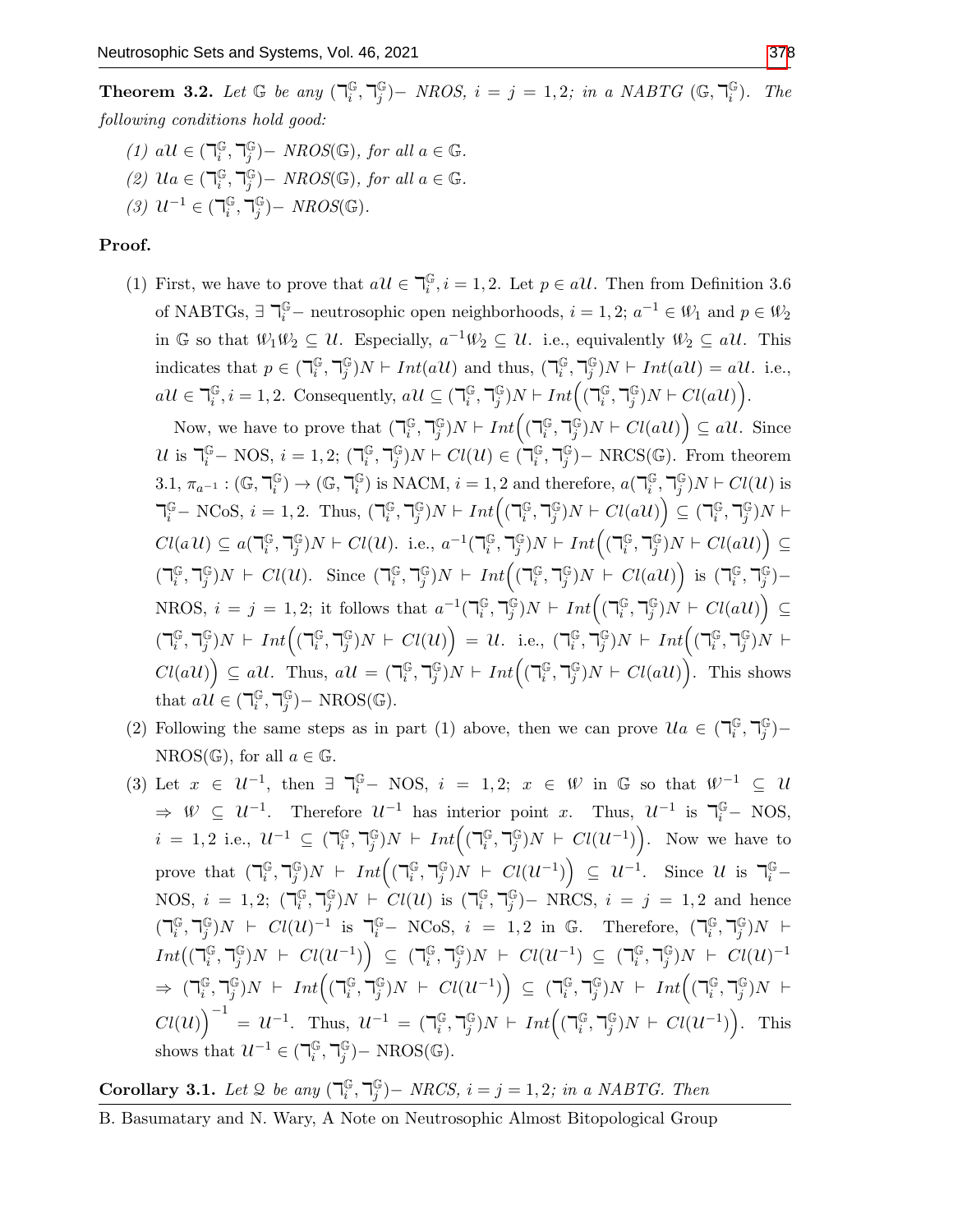(1) 
$$
a\mathcal{Q} \in (\mathbb{T}_i^{\mathbb{G}}, \mathbb{T}_j^{\mathbb{G}}) - NRCS(\mathbb{G}), \text{ for all } a \in \mathbb{G}.
$$
  
(2)  $\mathcal{Q}^{-1} \in (\mathbb{T}_i^{\mathbb{G}}, \mathbb{T}_j^{\mathbb{G}}) - NRCS(\mathbb{G}).$ 

**Theorem 3.3.** Let U be any  $\left(\bigcap_{i=1}^{N} A_i\right)$  $_i^\mathbb{G}, \mathbb{k}_j^\mathbb{G}$  $j^{(j)}$   $-$  NROS,  $i = j = 1,2$ ; in a NABTG. Then

$$
(1) \ \left(\mathbb{T}_i^{\mathbb{G}}, \mathbb{T}_j^{\mathbb{G}}\right)N \vdash Cl( \mathcal{U}a) = a(\mathbb{T}_i^{\mathbb{G}}, \mathbb{T}_j^{\mathbb{G}})N \vdash Cl(\mathcal{U}), \text{ for each } a \in \mathbb{G}.
$$

- $(2)$   $(7)$ <sup>G</sup>  $_i^\mathbb{G}, \mathbb{k}_j^\mathbb{G}$  $_j^{\mathbb{G}}$ ) $N \vdash Cl(a\mathcal{U}) = (\mathbb{I}_i^{\mathbb{G}})$  $_i^\mathbb{G}, \mathbb{k}_j^\mathbb{G}$  $_j^{\mathbb{G}}$ ) $N \vdash Cl(U)a$ , for each  $a \in \mathbb{G}$ .
- $(3)$   $(7)$ <sup>G</sup>  $_i^\mathbb{G}, \mathbb{k}_j^\mathbb{G}$  $j^{\mathbb{G}}$ ) $N \vdash Cl(\mathcal{U}^{-1}) = (\mathbb{I}_i^{\mathbb{G}})$  $_i^\mathbb{G}, \mathbb{k}_j^\mathbb{G}$  $_{j}^{\mathbb{G}}$ ) $N \vdash Cl(\mathcal{U})^{-1}$ .

Proof.

(1) Taking  $p \in (\mathbb{R}^{\mathbb{G}})$  $_i^\mathbb{G}, \mathbb{k}_j^\mathbb{G}$  $j^{\mathbb{G}}(N) \cap C\mathcal{U}(U_a)$  and consider  $q = pa^{-1}$ . Let  $q \in \mathcal{W}$  be  $\mathbb{T}_i^{\mathbb{G}}$  NOS,  $i = 1, 2$  in G. Then  $\exists \bigcap_{i=1}^{G} NOSs, i = 1, 2; a^{-1} \in V_1$  and  $p \in V_2$  in G, so that  $V_1V_2 \subseteq$  $\overline{(\mathcal{a}_i^{\mathbb{G}})}$  $_i^\mathbb{G}, \mathbb{k}_j^\mathbb{G}$  $\int\limits_j^\mathbb{G} \text{)} N \, \vdash \, Int \Big( (\mathbb{m}^{\mathbb{G}}_i)$  $_i^\mathbb{G}, \mathbb{k}_j^\mathbb{G}$  $j^{\mathbb{G}}(N) \vdash Cl(\mathcal{W})$ . By assumption, there is  $g \in \mathcal{U}$ *a*  $\mathbb{R} \mathcal{V}_2 \Rightarrow$  $ga^{-1} \in \mathcal{U} \Cap \mathcal{V}_1 \mathcal{V}_2 \subseteq \mathcal{U} \Cap (\mathbb{F}_i^\mathbb{G})$  $_i^\mathbb{G}, \mathbb{k}_j^\mathbb{G}$  $_j^{\mathbb{G}})N \vdash Int\Bigl( (\mathsf{T}_i^{\mathbb{G}}% )^{j+1}(\mathsf{T}_i^{\mathbb{G}}% )^{j+1}(\mathsf{T}_i^{\mathbb{G}}% )^{j+1}(\mathsf{T}_i^{\mathbb{G}}% )^{j+1}(\mathsf{T}_i^{\mathbb{G}}% )^{j+1}(\mathsf{T}_i^{\mathbb{G}}% )^{j+1}(\mathsf{T}_i^{\mathbb{G}}% )^{j+1}(\mathsf{T}_i^{\mathbb{G}}% )^{j+1}(\mathsf{T}_i^{\mathbb{G}}% )^{j+1}(\mathsf{T}_i^{\mathbb{G}}% )^{j+1}(\math$  $_i^\mathbb{G}, \mathbb{k}_j^\mathbb{G}$  $\left(\begin{smallmatrix}\mathbb{G}^{\vee}\\j\end{smallmatrix}\right)N\vdash Cl(\mathbb{W})\Big)\Rightarrow\mathcal{U}\Cap\left(\mathsf{T}^{\mathbb{G}}_{i}\right)$  $_i^\mathbb{G}, \mathbb{k}_j^\mathbb{G}$  $_j^{\mathbb G})N \vdash$  $Int\left(\left({\mathbb{F}}_{i}^{\mathbb{G}}\right)$  $_i^\mathbb{G}, \mathbb{k}_j^\mathbb{G}$  $\left(\bigcirc_j^{\mathbb{G}}\right)N\vdash Cl(\mathbb{W})\Big)\neq 0_N\Rightarrow \mathcal{U}\Cap\Big((\mathbb{k}_i^{\mathbb{G}})$  $_i^\mathbb{G}, \mathbb{k}_j^\mathbb{G}$  $_j^{\mathbb{G}}$ ) $N \vdash Cl(\mathcal{W})$   $\neq 0_N$ .

Since U is  $\mathbb{R}^{\mathbb{G}}$  – NOS,  $i = 1, 2;$  U  $\mathbb{R} \times \neq 0_N$ . i.e.,  $p \in (\mathbb{R}^{\mathbb{G}}_i)$  $_i^{\mathbb{G}},\,\overleftarrow{\mathbb{1}}_j^{\mathbb{G}}$  $_{j}^{\mathbb{G}}$ )N  $\vdash$  Cl(U)a.

Conversely, let  $q \in (\mathbb{R}^{\mathbb{G}}_i)$  $_i^\mathbb{G}, \mathbb{k}_j^\mathbb{G}$  $_j^{\mathbb{G}}$ ) $N \vdash Cl(\mathcal{U})$ a. Then  $q = pa$  for some  $p \in (\mathbb{Z}_i^{\mathbb{G}})$  $_i^\mathbb{G}, \mathbb{k}_j^\mathbb{G}$  $_{j}^{\mathbb{G}})N\vdash$  $Cl(U)$ . To prove  $\left(\mathbb{R}^{\mathbb{G}}_{i}\right)$  $_i^\mathbb{G}, \mathbb{k}_j^\mathbb{G}$  $_j^{\mathbb{G}}$ ) $N \vdash Cl(U)a \subseteq (\mathbb{R}_i^{\mathbb{G}})$  $_i^\mathbb{G}, \mathbb{k}_j^\mathbb{G}$  $_{j}^{\mathbb{G}}$ )N  $\vdash$  Cl(Ua).

Let  $pa \in \mathcal{W}$  be an  $\mathbb{T}_i^{\mathbb{G}}$  – NOS,  $i = 1, 2$  in  $\mathbb{G}$ . Then  $\exists \mathbb{T}_i^{\mathbb{G}}$  – NOSs,  $i = 1, 2; a \in \mathcal{V}_1$ in  $\mathbb{G}$  and  $p \in V_2$  in  $\mathbb{G}$ , so that  $V_1 V_2 \subseteq (\mathbb{F}_i^{\mathbb{G}})$  $_i^\mathbb{G}, \mathbb{k}_j^\mathbb{G}$  $_j^{\mathbb{G}})N \vdash Int\Bigl( (\mathbb{k}_i^{\mathbb{G}}% ,1)$  $_i^\mathbb{G}, \mathbb{k}_j^\mathbb{G}$  $_j^{\mathbb{G}}$ ) $N \vdash Cl(\mathcal{W})$ . Since  $p \in (\mathbb{R}^{\mathbb{G}}_i)$  $_i^\mathbb{G}, \mathbb{k}_j^\mathbb{G}$  $_{j}^{\mathbb{G}}$ ) $N \vdash Cl(U),$   $\mathcal{U} \cap V_2 \neq 0_N$ . There is  $g \in \mathcal{U} \cap V_2$ . This gives  $ag \in (\mathcal{U}a) \cap$  $\overline{(\mathcal{a}_i^{\mathbb{G}})}$  $_i^\mathbb{G}, \mathbb{k}_j^\mathbb{G}$  $_j^{\mathbb{G}})N \vdash Int\Bigl( (\mathbb{k}_i^{\mathbb{G}}% ,1) \subset \mathbb{C}^j \Bbbk _j^{\mathbb{G}} \Bbbk _j^{\mathbb{G}} \Bbbk _j^{\mathbb{G}} ) \Bbbk$  $_i^\mathbb{G}, \mathbb{k}_j^\mathbb{G}$  $\left(\bigcap\limits_{j=1}^{\mathbb{G}}N\models Cl(\mathcal{W})\right)\Rightarrow (\mathcal{U}a)\Cap\Big(\big(\mathbb{k}_{i}^{\mathbb{G}}% \bigcap\limits_{j=1}^{\mathbb{G}}N_{j}^{j})\Big)$  $_i^\mathbb{G}, \mathbb{k}_j^\mathbb{G}$  $_j^{\mathbb{G}}$ )  $N \vdash Cl(\mathcal{W})$   $\neq 0_N$ . From Theorem 3.2,  $\mathcal{U}a$  is  $\mathbb{T}_{i}^{\mathbb{G}}$  – NOS,  $i = 1, 2$  and thus  $(\mathcal{U}a) \cap \mathcal{W} \neq 0_N$ , so  $q \in (\mathbb{T}_{i}^{\mathbb{G}})$  $_i^\mathbb{G}, \mathbb{k}_j^\mathbb{G}$  $_{j}^{\mathbb{G}})N\vdash$  $Cl(Ua)$ .

Therefore,  $\left(\overline{\mathbf{a}}_i\right)$  $_i^\mathbb{G}, \mathbb{k}_j^\mathbb{G}$  $_j^{\mathbb{G}}$ ) $N \vdash Cl(Ua) = (\mathbb{R}^{\mathbb{G}}_i)$  $_i^\mathbb{G}, \mathbb{k}_j^\mathbb{G}$  $_{j}^{\mathbb{G}}$ )N  $\vdash$  Cl(U)a.

- (2) Following the same steps as in part (1) above, then we can prove  $\left(\bigcap_{i=1}^{C} S_i\right)$  $_i^\mathbb{G}, \mathbb{k}_j^\mathbb{G}$  $_j^\mathbb{G})N$   $\vdash$  $Cl(a\mathcal{U})=a\left(\begin{matrix}\overline{\mathbb{G}}\\i\end{matrix}\right)$  $_i^\mathbb{G}, \mathbb{k}_j^\mathbb{G}$  $_{j}^{\mathbb{G}}$ )  $N \vdash Cl(\mathcal{U})$ .
- (3) Since  $\left(\mathbb{I}_i^{\mathbb{G}}\right)$  $_i^\mathbb{G}, \mathbb{k}_j^\mathbb{G}$  $_j^{\mathbb{G}}$ ) $N \vdash Cl(\mathcal{U})$  is  $(\mathbb{I}_i^{\mathbb{G}})$  $_i^\mathbb{G}, \mathbb{k}_j^\mathbb{G}$  $j^{\mathbb{G}}$ ) – NRCS,  $i = j = 1, 2; (\mathbb{I}_i^{\mathbb{G}})$  $_i^\mathbb{G}, \mathbb{k}_j^\mathbb{G}$  $_j^{\mathbb{G}}$ ) $N \vdash Cl(\mathcal{U})^{-1}$  is  $\mathbb{T}_i^{\mathbb{G}}$  – NCoS,  $i = 1, 2$  in  $\mathbb{G}$ . So,  $\mathcal{U}^{-1} \subseteq (\mathbb{T}_i^{\mathbb{G}})$  $_i^\mathbb{G}, \mathbb{k}_j^\mathbb{G}$  $_j^{\mathbb{G}}$ ) $N \vdash Cl(\mathcal{U})^{-1}$  this implies  $(\mathbb{I}_i^{\mathbb{G}})$  $_i^\mathbb{G}, \mathbb{k}_j^\mathbb{G}$  $_{j}^{\mathbb{G}})N\vdash$  $Cl(\mathcal{U}^{-1}) \subseteq (\mathbb{I}_i^{\mathbb{G}})$  $_i^\mathbb{G}, \mathbb{k}_j^\mathbb{G}$  $_j^{\mathbb{G}}$ ) $N \vdash Cl(\mathcal{U})^{-1}$ . Next,  $q \in (\mathbb{R}_i^{\mathbb{G}})$  $_i^\mathbb{G}, \mathbb{k}_j^\mathbb{G}$  $_j^{\mathbb{G}}$ ) $N \vdash Cl(\mathcal{U})^{-1}$ . Then  $q =$  $p^{-1}$  for some  $p \in (\mathbb{I}_i^{\mathbb{G}})$  $_i^\mathbb{G}, \mathbb{k}_j^\mathbb{G}$  $_j^{\mathbb{G}}$ ) $N \vdash Cl(U)$ . Let  $q \in V_2$  be any  $\mathbb{Q}_i^{\mathbb{G}}$  – NOS,  $i = 1, 2$  in G. Then  $\exists \ \mathbb{I}_i^{\mathbb{G}}$  – NOS,  $i = 1, 2; \ V_1$  in G so that  $p \in V_1$  with  $V_1^{-1} \subseteq (\mathbb{I}_i^{\mathbb{G}})$  $_i^\mathbb{G}, \mathbb{k}_j^\mathbb{G}$  $_j^{\mathbb{G}})N \;\vdash$  $Int\{(\mathbb{I}_i^\mathbb{G})$  $_i^\mathbb{G}, \mathbb{k}_j^\mathbb{G}$  $\{G_j\}$ ) $N \vdash Cl(V_2)$ . Also, there is  $g \in U \cap V_1$  which implies  $g^{-1} \in U^{-1} \cap V_1$  $\overline{(\mathcal{a}_i^{\mathbb{G}})}$  $_i^\mathbb{G}, \mathbb{k}_j^\mathbb{G}$  $j^{\mathbb{G}}$ ) $N \vdash Int \big\{ (\mathbb{I}_i^{\mathbb{G}})$  $_i^\mathbb{G}, \mathbb{k}_j^\mathbb{G}$  $j^{\mathbb{G}}$ ) $N \vdash Cl(V_2)$ . i.e.,  $\in \mathcal{U}^{-1}$ m ( $\mathbb{R}^{\mathbb{G}}_i$  $_i^\mathbb{G}, \mathbb{k}_j^\mathbb{G}$  $j^{\mathbb{G}}$ ) $N \vdash Int\{(\mathbb{U}_i^{\mathbb{G}})$  $_i^\mathbb{G}, \mathbb{k}_j^\mathbb{G}$  $_{j}^{\mathbb{G}})N\vdash$  $Cl(V_2) \} \neq 0_N \Rightarrow U^{-1} \cap (\mathbb{I}_i^{\mathbb{G}})$  $_i^\mathbb{G}, \mathbb{k}_j^\mathbb{G}$  $j^{\mathbb{G}}(N) \vdash Cl(V_2) \neq 0_N \Rightarrow U^{-1} \cap V_2 \neq 0_N$ , since  $U^{-1}$  is  $\mathbb{k}^{\mathbb{G}}$  – NOS,  $i = 1, 2$ . Therefore,  $q \in (\mathbb{k}^{\mathbb{G}}_i)$  $_i^\mathbb{G}, \mathbb{k}_j^\mathbb{G}$  $_{j}^{\mathbb{G}}$ ) $N \vdash Cl(\mathcal{U}^{-1})$ . Hence  $\left(\mathbb{I}_i^{\mathbb{G}}\right)$  $_i^\mathbb{G}, \mathbb{k}_j^\mathbb{G}$  $j^{\mathbb{G}}$ ) $N \vdash Cl(\mathcal{U}^{-1}) = (\mathbb{I}_i^{\mathbb{G}})$  $_i^\mathbb{G}, \mathbb{k}_j^\mathbb{G}$  $_{j}^{\mathbb{G}}$ ) $N \vdash Cl(\mathcal{U})^{-1}$ .

B. Basumatary and N. Wary, A Note on Neutrosophic Almost Bitopological Group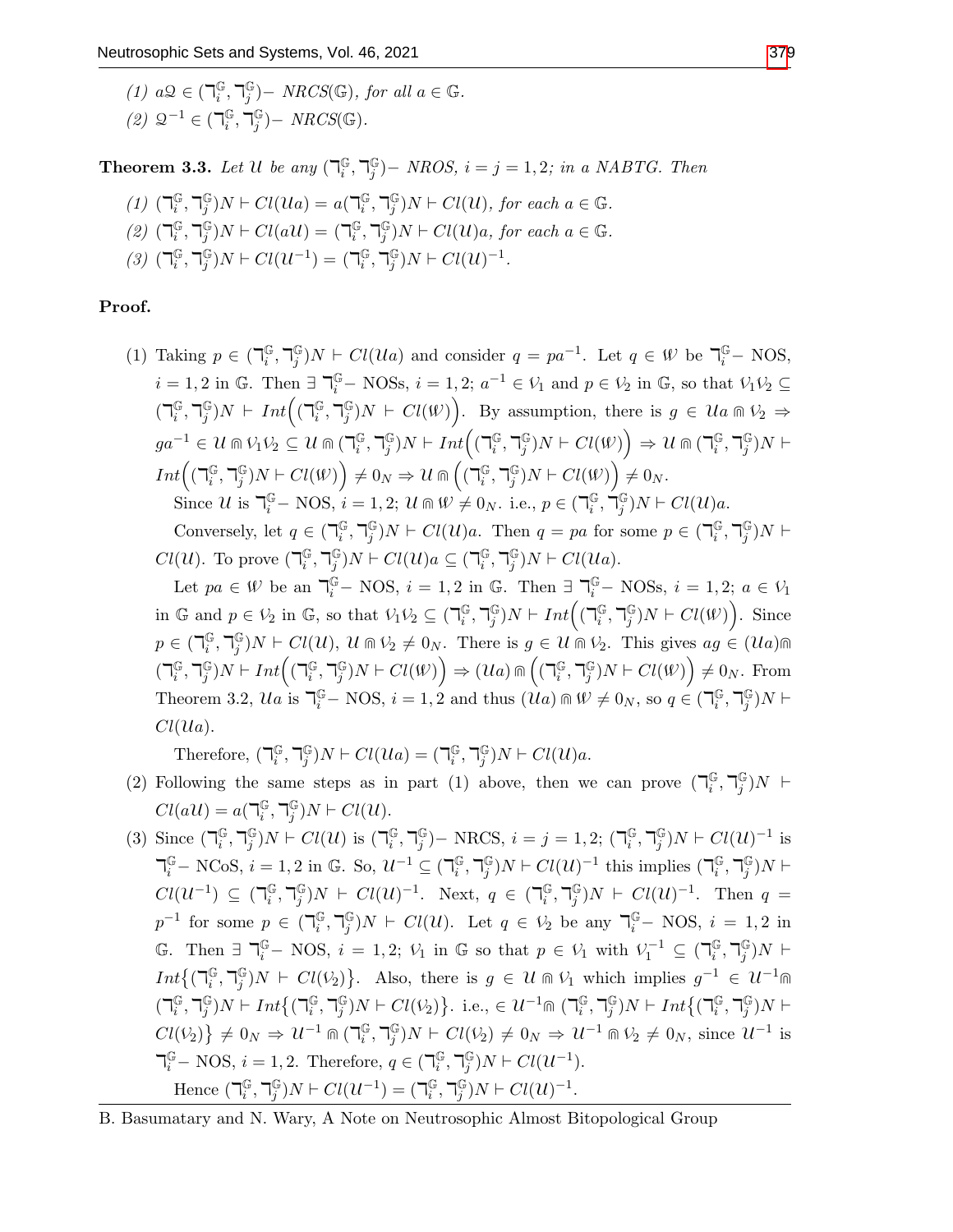**Theorem 3.4.** Let  $\mathcal{Q}$  be  $\left(\bigcap_{i=1}^{d} V_i\right)$  $_i^\mathbb{G}, \mathbb{k}_j^\mathbb{G}$  $j^{\mathbb{G}}$ ) $-$  neutrosophic regularly closed,  $i=j=1,2$  subset in a NABTG G. Then the following statements are satisfied:

- $(1)$   $($  $\mathsf{T}_{i}^{\mathbb{G}}$  $_i^\mathbb{G}, \mathbb{k}_j^\mathbb{G}$  $j^{\mathbb{G}}$ )  $N \vdash Int(a \mathcal{Q}) = a(\mathbb{U}_i^{\mathbb{G}})$  $_i^\mathbb{G}, \mathbb{k}_j^\mathbb{G}$  $_j^{\mathbb{G}}$ ) $N \vdash Int(\mathcal{Q})$ , for all  $a \in \mathbb{G}$ .
- $(2)$   $(7_i^{\mathbb{G}})$  $_i^\mathbb{G}, \mathbb{k}_j^\mathbb{G}$  $j^{\mathbb{G}}$ ) $N \vdash Int(\mathcal{Q}a) = (\mathbb{R}^{\mathbb{G}}_i)$  $_i^\mathbb{G}, \mathbb{k}_j^\mathbb{G}$  $_j^{\mathbb{G}}$ ) $N \vdash Int(\mathcal{Q})a$ , for all  $a \in \mathbb{G}$ .
- $(3)$   $(7_i^{\mathbb{G}})$  $_i^\mathbb{G}, \mathbb{k}_j^\mathbb{G}$  $j^{(S)}$ ) $N \vdash Int(2^{-1}) = (\mathbb{a}_i^{(S)})$  $_i^\mathbb{G}, \mathbb{k}_j^\mathbb{G}$  $_{j}^{\mathbb{G}}$ ) $N \vdash Int(2)^{-1}$ .

## Proof.

(1) Since  $\mathcal{Q}$  is  $\left(\mathbb{I}_{i}^{\mathbb{G}}\right)$  $_i^\mathbb{G}, \mathbb{k}_j^\mathbb{G}$  $_{j}^{\mathbb{G}}$ ) – NRCS, and ( $\mathbb{U}_{i}^{\mathbb{G}}$  $_i^\mathbb{G}, \mathbb{k}_j^\mathbb{G}$  $j^{\mathbb{G}}$ ) $N \vdash Int(\mathcal{Q})$  is  $(\mathbb{R}^{\mathbb{G}}_i)$  $_i^\mathbb{G}, \mathbb{k}_j^\mathbb{G}$  $j^{\mathbb{G}}$ ) – NROS,  $i = j = 1, 2$ in G. Consequently,  $a(\mathbb{F}_i^{\mathbb{G}})$  $_i^\mathbb{G}, \mathbb{k}_j^\mathbb{G}$  $_j^{\mathbb{G}}$ ) $N \vdash Int( \mathcal{Q} ) \subseteq (\mathbb{Z}_i^{\mathbb{G}})$  $_i^\mathbb{G}, \mathbb{k}_j^\mathbb{G}$  $_{j}^{\mathbb{G}}$ ) $N \vdash Int(a\mathcal{Q})$ .

Conversely, let q be an arbitrary element of  $\left(\bigcap_{i=1}^{G} G_i\right)$  $_i^\mathbb{G}, \mathbb{k}_j^\mathbb{G}$  $_j^{\mathbb{G}}$ )*N*  $\vdash Int(aQ)$ . Assume that  $q = ap$  for some  $p \in \mathcal{Q}$ . By assumption, this shows  $a\mathcal{Q}$  is  $\mathbb{T}_i^{\mathbb{G}}$  – NCoS,  $i = 1, 2$ ; and that is  $\left(\mathbb{I}_i^\mathbb{G}\right)$  $_i^\mathbb{G}, \mathbb{k}_j^\mathbb{G}$  $j^{\mathbb{G}}$ ) $N \vdash Int(a\mathcal{Q})$  is  $(\mathbb{I}_i^{\mathbb{G}})$  $_i^\mathbb{G}, \mathbb{k}_j^\mathbb{G}$  $_{j}^{\mathbb{G}}$ ) – NROS,  $i = j = 1, 2$  in G. Suppose  $a \in \mathcal{U}$  and  $p \in V$  be  $\mathbb{R}^{\mathbb{G}}$  – NOSs,  $i = 1, 2$  in  $\mathbb{G}$ , so that  $\mathcal{U}V \subseteq (\mathbb{R}^{\mathbb{G}}_i)$  $_i^\mathbb{G}, \mathbb{k}_j^\mathbb{G}$  $_j^{\mathbb{G}}$ ) $N \vdash Int(a \mathcal{Q})$ . Then  $a \mathcal{V} \subseteq$  $a\mathcal{Q}$ , which it follows that  $a\mathcal{V} \subseteq a(\mathbb{T}_i^{\mathbb{G}})$  $_i^\mathbb{G}, \mathbb{k}_j^\mathbb{G}$  $_j^{\mathbb{G}}$ ) $N \vdash Int(\mathcal{Q})$ . Thus,  $(\mathbb{I}_i^{\mathbb{G}})$  $_i^\mathbb{G}, \mathbb{k}_j^\mathbb{G}$  $_{j}^{\mathbb{G}}$ )N  $\vdash Int(a \mathcal{Q}) \subseteq$  $a(\mathbb{F}_i^\mathbb{G})$  $_i^\mathbb{G}, \mathbb{k}_j^\mathbb{G}$  $j^{(j)}$ ) $N \vdash Int(2)$ . Hence the statement follows.

- (2) Following the same steps as in part (1) above, then we can prove  $\left(\bigcap_{i=1}^{C} S_i\right)$  $_i^\mathbb{G}, \mathbb{k}_j^\mathbb{G}$  $_j^\mathbb{G})N$   $\vdash$  $Int(2a) \subseteq (\mathbb{F}_i^{\mathbb{G}})$  $_i^\mathbb{G}, \mathbb{k}_j^\mathbb{G}$  $j^{\mathbb{G}}$ ) $N \vdash Int( \mathcal{Q} )a.$
- (3) Since  $\left(\mathbb{I}_i^{\mathbb{G}}\right)$  $_i^\mathbb{G}, \mathbb{k}_j^\mathbb{G}$  $j^{\mathbb{G}}$ ) $N \vdash Int(\mathcal{Q})$  is  $(\mathbb{R}^{\mathbb{G}}_i)$  $_i^\mathbb{G}, \mathbb{k}_j^\mathbb{G}$  $_j^{\mathbb{G}}$ ) – NROS,  $i = j = 1, 2$ ; so,  $(\mathbb{I}_i^{\mathbb{G}})$  $_i^\mathbb{G}, \mathbb{k}_j^\mathbb{G}$  $_{j}^{\mathbb{G}})N \vdash Int(\mathfrak{Q})^{-1}$ is  $\mathbb{g}^{\mathbb{G}}$  – NOSs,  $i = 1, 2$  in  $\mathbb{G}$ . Therefore,  $\mathcal{Q}^{-1} \subseteq (\mathbb{g}^{\mathbb{G}}_i)$  $_i^\mathbb{G}, \mathbb{k}_j^\mathbb{G}$  $_j^{\mathbb{G}}$ ) $N \vdash Int(2)^{-1}$  implies that  $\overline{(\mathcal{a}_i^{\mathbb{G}})}$  $_i^\mathbb{G}, \mathbb{k}_j^\mathbb{G}$  $j^{(S)}$ ) $N \vdash Int(2^{-1}) \subseteq (\mathbb{Z}_i^{\mathbb{G}})$  $_i^\mathbb{G}, \mathbb{k}_j^\mathbb{G}$  $_j^{\mathbb{G}}$ ) $N \vdash Int(\mathcal{Q})^{-1}$ . Next, let q be an arbitrary element of  $(\mathbb{I}_i^{\mathbb{G}})$  $_i^\mathbb{G}, \mathbb{k}_j^\mathbb{G}$  $_j^{\mathbb{G}}$ ) $N \vdash Int(\mathcal{Q})^{-1}$ . Then  $q = p^{-1}$  for some  $p \in (\mathbb{Z}_i^{\mathbb{G}})$  $_i^\mathbb{G}, \mathbb{k}_j^\mathbb{G}$  $_j^{\mathbb{G}}$ ) $N \vdash Int(2)$ . Let  $q \in V$ be  $\mathbb{R}^{\mathbb{G}}$  – NOS,  $i = 1, 2$  in  $\mathbb{G}$ . Then  $\exists \mathbb{R}^{\mathbb{G}}$  – NOS,  $i = 1, 2; U$  is in  $\mathbb{G}$  so that  $p \in U$  with  $\mathcal{U}^{-1} \subseteq (\mathbb{I}_i^{\mathbb{G}})$  $_i^\mathbb{G}, \mathbb{k}_j^\mathbb{G}$  $_j^{\mathbb{G}})N \vdash Cl\Big( (\mathbb{k}_i^{\mathbb{G}}% )^{1/p} \Big)$  $_i^\mathbb{G}, \mathbb{k}_j^\mathbb{G}$  $j(\mathcal{G}_j)N \vdash Int(V)$ . Also, there is  $g \in \mathcal{Q} \cap \mathcal{U}$  which implies  $g^{-1} \in \mathcal{Q}^{-1}$ m ( $\mathbb{k}_i^{\mathbb{G}}$  $_i^\mathbb{G}, \mathbb{k}_j^\mathbb{G}$  $_j^{\mathbb{G}})N \;\mathrel{\vdash}\; Cl\Big((\mathsf{T}_i^{\mathbb{G}}% )^{j+1}C\Big((\mathsf{T}_i^{\mathbb{G}}% )^{j+1}C\Big)(\mathsf{T}_i^{\mathbb{G}}% )^{j+1}C\simeq \mathsf{T}_i^{\mathbb{G}}C\Big((\mathsf{T}_i^{\mathbb{G}}% )^{j+1}C\Big)(\mathsf{T}_i^{\mathbb{G}}% )^{j+1}C\simeq \mathsf{T}_i^{\mathbb{G}}C\Big((\mathsf{T}_i^{\mathbb{G}}% )^{j+1}C\simeq \mathsf{T}_i^{\mathbb{G}}C\Big((\math$  $_i^\mathbb{G}, \mathbb{k}_j^\mathbb{G}$  $\binom{\mathbb{G}}{j}N \vdash Int(V)$ . That is  $\mathcal{Q}^{-1} \cap \binom{\mathbb{G}}{i}$  $_i^\mathbb{G}, \mathbb{k}_j^\mathbb{G}$  $_j^{\mathbb G})N \ \vdash$  $Cl\bigl( (\mathbb{F}_{i}^{\mathbb{G}}% ,\mathbb{F}_{i}^{\mathbb{G}}% ,\mathbb{F}_{i}^{\mathbb{G}}% ,\mathbb{F}_{i}^{\mathbb{G}}% ,\mathbb{F}_{i}^{\mathbb{G}}% ,\mathbb{F}_{i}^{\mathbb{G}}% ,\mathbb{F}_{i}^{\mathbb{G}}% ,\mathbb{F}_{i}^{\mathbb{G}}% ,\mathbb{F}_{i}^{\mathbb{G}}% ,\mathbb{F}_{i}^{\mathbb{G}}% ,\mathbb{F}_{i}^{\mathbb{G}}% ,\mathbb{F}_{i}^{\mathbb{G}}% ,\mathbb{F}_{i}^{\math$  $_i^\mathbb{G}, \mathbb{k}_j^\mathbb{G}$  $\binom{\mathbb{G}}{j}N \vdash Int(V)$   $\bigg) \neq 0_N \Rightarrow \mathcal{Q}^{-1} \cap \left( \mathbb{k}_i^{\mathbb{G}} \right)$  $_i^\mathbb{G}, \mathbb{k}_j^\mathbb{G}$  $_j^{\mathbb{G}}$ ) $N \vdash Int(V) \neq 0_N \Rightarrow 2^{-1} \, \text{in} \, V \neq 0_N$ , since  $\mathcal{Q}^{-1}$  is  $\mathbb{R}^{\mathbb{G}}$  – NCoS,  $i = 1, 2$ . Hence  $(\mathbb{R}^{\mathbb{G}}_i)$  $_i^\mathbb{G}, \mathbb{k}_j^\mathbb{G}$  $j^{(S)}$ ) $N \vdash Int(2^{-1}) = (\mathbb{I}_i^{(S)})$  $_i^\mathbb{G}, \mathbb{k}_j^\mathbb{G}$  $_j^{\mathbb G})N \ \vdash$  $Int(\mathcal{Q})^{-1}.$

**Theorem 3.5.** Let  $\mathcal{A}$  be any  $\left(\bigcap_{i=1}^{G} A_i\right)$  $_i^\mathbb{G}, \mathbb{k}_j^\mathbb{G}$  $_j^{\mathbb{G}}$ ) – NSOS,  $i = 1, 2$  in a NABTG G. Then

(1) 
$$
(\mathbb{I}_{i}^{\mathbb{G}}, \mathbb{I}_{j}^{\mathbb{G}})N \vdash Cl(a\mathcal{A}) \subseteq a(\mathbb{I}_{i}^{\mathbb{G}}, \mathbb{I}_{j}^{\mathbb{G}})N \vdash Cl(\mathcal{A}),
$$
 for all  $a \in \mathbb{G}$ .  
\n(2)  $(\mathbb{I}_{i}^{\mathbb{G}}, \mathbb{I}_{j}^{\mathbb{G}})N \vdash Cl(\mathcal{A}a) \subseteq (\mathbb{I}_{i}^{\mathbb{G}}, \mathbb{I}_{j}^{\mathbb{G}})N \vdash Cl(\mathcal{A})a$ , for all  $a \in \mathbb{G}$ .  
\n(3)  $(\mathbb{I}_{i}^{\mathbb{G}}, \mathbb{I}_{j}^{\mathbb{G}})N \vdash Cl(\mathcal{A}^{-1}) \subseteq (\mathbb{I}_{i}^{\mathbb{G}}, \mathbb{I}_{j}^{\mathbb{G}})N \vdash Cl(\mathcal{A})^{-1}$ .

## Proof.

(1) As  $\mathcal{A}$  is  $\left(\mathbb{I}_{i}^{\mathbb{G}}\right)$  $_i^\mathbb{G}, \mathbb{k}_j^\mathbb{G}$  $_{j}^{\mathbb{G}}$ )– NSOS, and ( $\mathbb{U}_{i}^{\mathbb{G}}$  $_i^\mathbb{G}, \mathbb{k}_j^\mathbb{G}$  $_j^{\mathbb{G}}$ ) $N \vdash Cl(\mathcal{A})$  is  $(\mathbb{I}_i^{\mathbb{G}})$  $_i^\mathbb{G}, \mathbb{k}_j^\mathbb{G}$  $_{j}^{\mathbb{G}}$ )– NRCS,  $i = j =$ 1, 2. From Theorem 3.1,  $\pi_{a^{-1}}$  :  $(\mathbb{G}, \mathbb{F}_i^{\mathbb{G}})$  $\binom{\mathbb{G}}{i} \rightarrow (\mathbb{G},\mathbb{k})^{\mathbb{G}}_{i}$  $\binom{\mathbb{G}}{i}$  is NACM, for each  $i = 1, 2$ .

B. Basumatary and N. Wary, A Note on Neutrosophic Almost Bitopological Group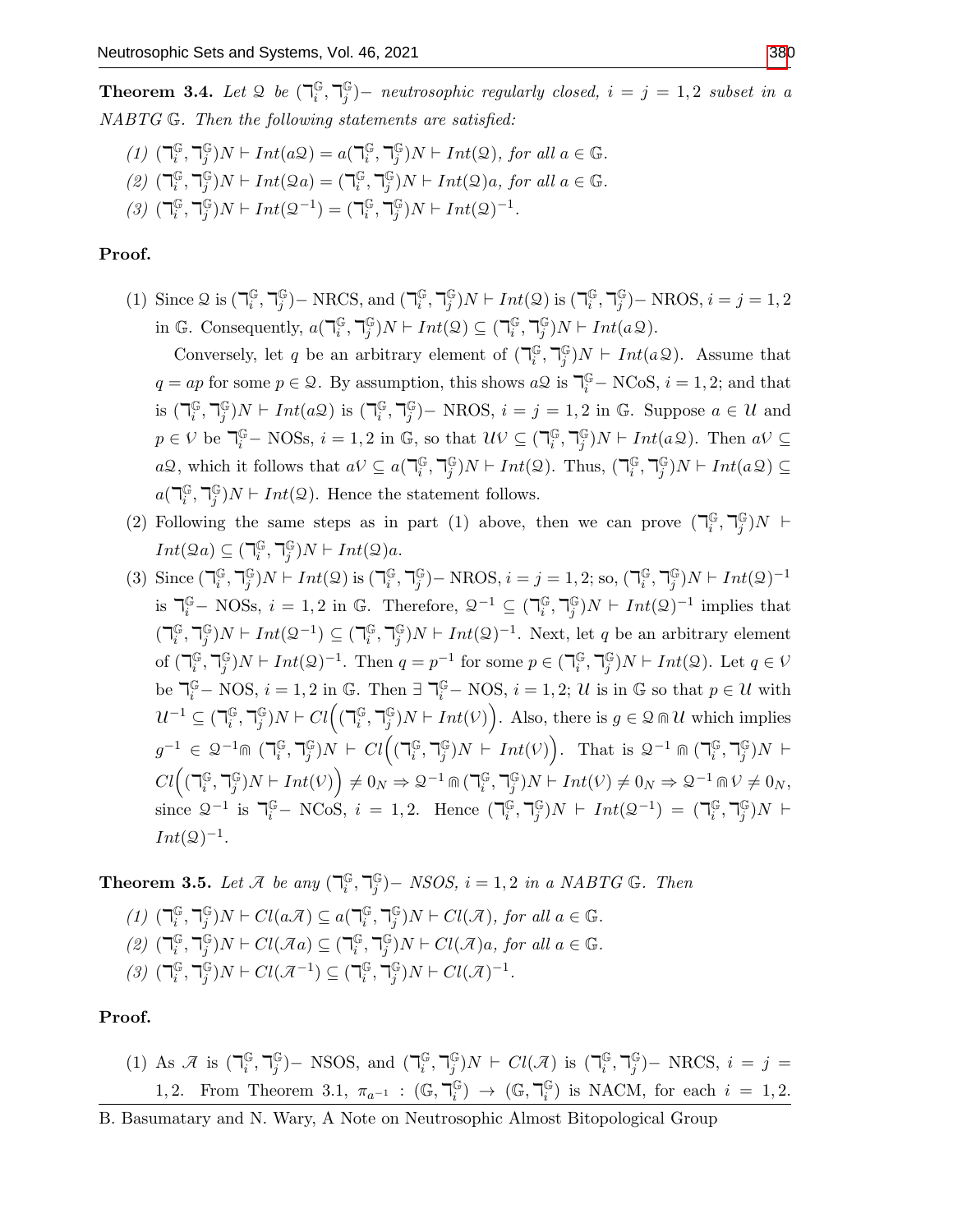- (2) As  $\mathcal{A}$  is  $\left(\mathbb{I}_{i}^{\mathbb{G}}\right)$  $_i^\mathbb{G}, \mathbb{k}_j^\mathbb{G}$  $_{j}^{\mathbb{G}}$ )– NSOS, and ( $\mathbb{I}_{i}^{\mathbb{G}}$  $_i^\mathbb{G}, \mathbb{k}_j^\mathbb{G}$  $_j^{\mathbb{G}}$ ) $N \vdash Cl(\mathcal{A})$  is  $(\mathbb{I}_i^{\mathbb{G}})$  $_i^\mathbb{G}, \mathbb{k}_j^\mathbb{G}$  $_{j}^{\mathbb{G}}$ )– NRCS,  $i = j =$ 1, 2. From Theorem 3.1,  $\sigma_{a^{-1}}$  :  $(\mathbb{G}, \mathbb{F}_i^{\mathbb{G}})$  $\binom{\mathbb{G}}{i} \rightarrow (\mathbb{G},\mathbb{k})^{\mathbb{G}}_{i}$  $\binom{\mathbb{G}}{i}$  is NACM, for each  $i = 1, 2$ . So,  $\left(\mathbb{I}_i^\mathbb{G}\right)$  $_i^\mathbb{G}, \mathbb{k}_j^\mathbb{G}$  $j^{\mathbb{G}}$ ) $N \vdash Cl(\mathcal{A})$ a is  $\mathbb{I}_{i}^{\mathbb{G}}$  – NCoS,  $i = 1, 2$ . Thus,  $(\mathbb{I}_{i}^{\mathbb{G}})$  $_i^\mathbb{G}, \mathbb{k}_j^\mathbb{G}$  $_{j}^{\mathbb{G}}$ )N +  $Cl(\mathcal{A}a) \subseteq$  $\overline{(\mathcal{a}_i^{\mathbb{G}})}$  $_i^\mathbb{G}, \mathbb{k}_j^\mathbb{G}$  $j^{\mathbb{G}}$ ) $N \vdash Cl(\mathcal{A})a$ .
- (3) Since  $\mathcal{A}$  is  $\left(\mathbb{I}_{i}^{\mathbb{G}}\right)$  $_i^\mathbb{G}, \mathbb{k}_j^\mathbb{G}$  $_j^{\mathbb{G}}$ ) – NSOS,  $i = j = 1, 2$ ; so,  $\left(\bigcap_{i=1}^{j} \mathbb{G} \right)$  $_i^\mathbb{G}, \mathbb{k}_j^\mathbb{G}$  $_j^{\mathbb{G}}$ ) $N \vdash Cl(\mathcal{A})$  is  $(\mathbb{I}_i^{\mathbb{G}})$  $_i^\mathbb{G}, \mathbb{k}_j^\mathbb{G}$ j )− NRCS,  $i = j = 1, 2$  and hence  $(\mathbb{I}_i^{\mathbb{G}})$  $_i^\mathbb{G}, \mathbb{k}_j^\mathbb{G}$  $j^{\mathbb{G}}$ ) $N \vdash Cl(\mathcal{A})^{-1}$  is  $\mathbb{I}_{i}^{\mathbb{G}}$  – NCoS,  $i = 1, 2$ . Conserquently,  $\overline{(\mathcal{a}_i^{\mathbb{G}})}$  $_i^\mathbb{G}, \mathbb{k}_j^\mathbb{G}$  $_j^{\mathbb{G}}$ ) $N \vdash Cl(\mathcal{A}^{-1}) \subseteq (\mathbb{I}_i^{\mathbb{G}})$  $_i^\mathbb{G}, \mathbb{k}_j^\mathbb{G}$  $_j^{\mathbb{G}}$ ) $N \vdash Cl(\mathcal{A})^{-1}$ .

**Theorem 3.6.** Let  $\mathcal{A}$  be both  $\left(\bigcap_{i=1}^{d} X_i\right)$  $_i^\mathbb{G}, \mathbb{k}_j^\mathbb{G}$  $\mathbb{G}_{j}^{(j)}$ ) – neutrosophic semi open and  $(\mathbb{k}_{i}^{\mathbb{G}_{j}})$  $_i^\mathbb{G}, \mathbb{k}_j^\mathbb{G}$  $_{j}^{\mathbb{G}}$ ) – neutrosophic semi closed subset of a NABTG,  $i = j = 1, 2$ . Then the following statements hold:

 $(1)$   $($  $\mathsf{T}_{i}^{\mathbb{G}}$  $_i^\mathbb{G}, \mathbb{k}_j^\mathbb{G}$  $j^{\mathbb{G}}$ )  $N \vdash Cl(a\mathcal{A}) = a(\mathbb{a})$  $_i^\mathbb{G}, \mathbb{k}_j^\mathbb{G}$  $_j^{\mathbb{G}}$ ) $N \vdash Cl(\mathcal{A}),$  for all  $a \in \mathbb{G}.$  $(2)$   $(7)$ <sup>G</sup>  $_i^\mathbb{G}, \mathbb{k}_j^\mathbb{G}$  $_j^{\mathbb{G}}$ )  $N \vdash Cl(\mathcal{A}a) = (\mathbb{I}_i^{\mathbb{G}})$  $_i^\mathbb{G}, \mathbb{k}_j^\mathbb{G}$  $_j^{\mathbb{G}}$ ) $N \vdash Cl(\mathcal{A})a$ , for all  $a \in \mathbb{G}$ .  $(3)$   $(7_i^{\mathbb{G}})$  $_i^\mathbb{G}, \mathbb{k}_j^\mathbb{G}$  $_j^{\mathbb{G}}$ )  $N \vdash Cl(\mathcal{A}^{-1}) = (\mathbb{I}_i^{\mathbb{G}})$  $_i^\mathbb{G}, \mathbb{k}_j^\mathbb{G}$  $_j^{\mathbb{G}}$ ) $N \vdash Cl(\mathcal{A})^{-1}$ .

## Proof.

- (1) Since  $\mathcal{A}$  is  $\left(\bigcap_i \mathbb{G}\right)$  $_i^\mathbb{G}, \mathbb{k}_j^\mathbb{G}$  $_{j}^{\mathbb{G}}$ ) – NSOS, and ( $\mathbb{U}_{i}^{\mathbb{G}}$  $_i^\mathbb{G}, \mathbb{k}_j^\mathbb{G}$  $_j^{\mathbb{G}}$ ) $N \vdash Cl(\overline{\mathcal{A}})$  is  $(\mathbb{R} \setminus i)$  $_i^\mathbb{G}, \mathbb{k}_j^\mathbb{G}$  $_{j}^{\mathbb{G}}$ ) – NRCS,  $i = j = 1, 2;$ from which it follows that  $(\mathbb{I}_i^{\mathbb{G}})$  $_i^\mathbb{G}, \mathbb{k}_j^\mathbb{G}$  $j^{\mathbb{G}}$ ) $N \vdash \mathit{Cl}(a\mathcal{A}) \subseteq a(\mathbb{U}_i^{\mathbb{G}})$  $_i^\mathbb{G}, \mathbb{k}_j^\mathbb{G}$  $j^{\mathbb{G}}$ ) $N \vdash \mathit{Cl}(\mathcal{A})$ . Further,  $\overline{\mathcal{A}}_i^{\mathbb{G}}$  – neutrosophic semi-openness of  $\mathcal{A}, i = 1, 2$  implies  $(\overline{\mathcal{A}}_i^{\mathbb{G}})$  $_i^\mathbb{G}, \mathbb{k}_j^\mathbb{G}$  $_{j}^{\mathbb{G}})N \vdash Cl(\mathcal{A})=% {\textstyle\bigoplus\nolimits_{j}} e_{j}\left( \frac{1}{\mathbb{I}}\right) ^{j}$  $\overline{(\mathbb{d}^{\mathbb{G}}_i)}$  $_i^\mathbb{G}, \mathbb{k}_j^\mathbb{G}$  $_j^{\mathbb{G}})N \;\mathrel{\vdash}\; Cl\Big((\mathsf{T}_i^{\mathbb{G}}% )^{j+1}C\Big((\mathsf{T}_i^{\mathbb{G}}% )^{j+1}C\Big)(\mathsf{T}_i^{\mathbb{G}}% )^{j+1}C\simeq \mathsf{T}_i^{\mathbb{G}}C\Big((\mathsf{T}_i^{\mathbb{G}}% )^{j+1}C\Big)(\mathsf{T}_i^{\mathbb{G}}% )^{j+1}C\simeq \mathsf{T}_i^{\mathbb{G}}C\Big((\mathsf{T}_i^{\mathbb{G}}% )^{j+1}C\simeq \mathsf{T}_i^{\mathbb{G}}C\Big((\math$  $_i^\mathbb{G}, \mathbb{k}_j^\mathbb{G}$  $j^{\mathbb{G}}$ ) $N \vdash Int(\mathcal{A})$   $\Rightarrow a(\mathbb{k}_i^{\mathbb{G}})$  $_i^\mathbb{G}, \mathbb{k}_j^\mathbb{G}$  $j^{\mathbb{G}}$ ) $N \vdash Cl(\mathcal{A}) = a(\mathbb{I}_i^{\mathbb{G}})$  $_i^\mathbb{G}, \mathbb{k}_j^\mathbb{G}$  $_j^{\mathbb G})N \ \vdash$  $Cl\bigl( (\mathbb{F}_{i}^{\mathbb{G}}% ,\mathbb{F}_{i}^{\mathbb{G}}% ,\mathbb{F}_{i}^{\mathbb{G}}% ,\mathbb{F}_{i}^{\mathbb{G}}% ,\mathbb{F}_{i}^{\mathbb{G}}% ,\mathbb{F}_{i}^{\mathbb{G}}% ,\mathbb{F}_{i}^{\mathbb{G}}% ,\mathbb{F}_{i}^{\mathbb{G}}% ,\mathbb{F}_{i}^{\mathbb{G}}% ,\mathbb{F}_{i}^{\mathbb{G}}% ,\mathbb{F}_{i}^{\mathbb{G}}% ,\mathbb{F}_{i}^{\mathbb{G}}% ,\mathbb{F}_{i}^{\math$  $_i^\mathbb{G}, \mathbb{k}_j^\mathbb{G}$  $j^{\mathbb{G}}(N) \vdash Int(\mathcal{A})$ . As  $\mathcal{A}$  is  $(\mathbb{R}^{\mathbb{G}}_{i})$  $_i^\mathbb{G}, \mathbb{k}_j^\mathbb{G}$  $_{j}^{\mathbb{G}}$ ) – NSCoS, and ( $\mathbb{U}_{i}^{\mathbb{G}}$  $_i^\mathbb{G}, \mathbb{k}_j^\mathbb{G}$  $_j^\mathbb G) N \;\vdash\; Int(\mathcal A)$ is  $\hat{C}$  $_i^\mathbb{G}, \mathbb{k}_j^\mathbb{G}$  $j^{\mathbb{G}}$ ) – NROS in  $\mathbb{G}, i = j = 1, 2$ . From Theorem 3.5,  $a(\mathbb{a}_i^{\mathbb{G}})$  $_i^\mathbb{G}, \mathbb{k}_j^\mathbb{G}$  $_j^\mathbb{G})N$   $\vdash$  $Cl(\mathcal{A}) = a(\mathbb{k}_i^{\mathbb{G}})$  $_i^\mathbb{G}, \mathbb{k}_j^\mathbb{G}$  $_j^\mathbb{G})N \vdash Cl\Big( (\mathbb{k}_i^\mathbb{G})$  $_i^\mathbb{G}, \mathbb{k}_j^\mathbb{G}$  $\left(\begin{smallmatrix}\mathbb{G} \ j\end{smallmatrix}\right)N \vdash Int(\mathcal{A})\Big) = (\mathbb{k}_i^{\mathbb{G}})$  $_i^\mathbb{G}, \mathbb{k}_j^\mathbb{G}$  $_j^{\mathbb{G}})N \vdash Cl\Big(a(\mathbb{k}^{\mathbb{G}}_i)$  $_i^\mathbb{G}, \mathbb{k}_j^\mathbb{G}$  $_{j}^{\mathbb{G}})N\vdash$  $Int(\mathcal{A})\Big) \subseteq (\mathbb{R}^{\mathbb{G}}_{i})$  $_i^\mathbb{G}, \mathbb{k}_j^\mathbb{G}$  $_j^{\mathbb{G}}$ ) $N \vdash Cl(a\mathcal{A})$ . Hence  $(\mathbb{R}_i^{\mathbb{G}})$  $_i^\mathbb{G}, \mathbb{k}_j^\mathbb{G}$  $j^{\mathbb{G}}$ ) $N \vdash Cl(a\mathcal{A}) = a(\mathbb{I}_i^{\mathbb{G}})$  $_i^\mathbb{G}, \mathbb{k}_j^\mathbb{G}$  $_j^\mathbb{G})N \ \vdash$  $Cl(\mathcal{A}).$
- (2) Following the same steps as in part (1) above, then we can prove  $\left(\bigcap_{i=1}^{G} S_i\right)$  $_i^\mathbb{G}, \mathbb{k}_j^\mathbb{G}$  $_j^\mathbb{G})N$   $\vdash$  $Cl(\mathcal{A}a) = (\mathbb{a}_i^{\mathbb{G}})$  $_i^\mathbb{G}, \mathbb{k}_j^\mathbb{G}$  $j^{\mathbb{G}}$ ) $N \vdash Cl(\mathcal{A})a$ .
- (3) By assumption, this shows  $\left(\mathbb{R} \right)$  $_i^\mathbb{G}, \mathbb{k}_j^\mathbb{G}$  $_j^{\mathbb{G}}$ ) $N \vdash Cl(\mathcal{A})$  is  $(\mathbb{I}_i^{\mathbb{G}})$  $_i^\mathbb{G}, \mathbb{k}_j^\mathbb{G}$  $_{j}^{\mathbb{G}}$ )– NRCS,  $i = j =$ 1,2 and therefore  $\left(\mathbb{I}_i^{\mathbb{G}}\right)$  $_i^\mathbb{G}, \mathbb{k}_j^\mathbb{G}$  $_j^{\mathbb{G}}$ ) $N \vdash Cl(\mathcal{A})^{-1}$  is  $\mathbb{I}_i^{\mathbb{G}}$  NCoS,  $i = 1, 2$ . Consequently,  $\overline{(\mathcal{a}_i^{\mathbb{G}})}$  $_i^\mathbb{G}, \mathbb{k}_j^\mathbb{G}$  $_j^{\mathbb{G}}$ ) $N \vdash Cl(\mathcal{A}^{-1}) \subseteq (\mathbb{I}_i^{\mathbb{G}})$  $_i^\mathbb{G}, \mathbb{k}_j^\mathbb{G}$  $_j^{\mathbb{G}}$ ) $N \vdash Cl(\mathcal{A})^{-1}$ . Next, as  $\mathcal{A}$  is  $(\mathbb{I}_i^{\mathbb{G}})$  $_i^\mathbb{G}, \mathbb{k}_j^\mathbb{G}$ j )− NSOS,  $i = j = 1, 2; (\exists_i^{\mathbb{G}}$  $_i^\mathbb{G}, \mathbb{k}_j^\mathbb{G}$  $_j^{\mathbb{G}}$ ) $N \vdash Cl(\mathcal{A}) = (\mathbb{I}_i^{\mathbb{G}})$  $_i^\mathbb{G}, \mathbb{k}_j^\mathbb{G}$  $_j^{\mathbb{G}})N \;\vdash\; Cl\Big((\mathbb{k}_i^{\mathbb{G}}% ,\mathbb{k}_i^{\mathbb{G}}\mathbb{k}_j^{\mathbb{G}}\Big)(\mathbb{k}_i^{\mathbb{G}}% ,\mathbb{k}_i^{\mathbb{G}}\mathbb{k}_j^{\mathbb{G}}\mathbb{k}_j^{\mathbb{G}}\mathbb{k}_j^{\mathbb{G}}))$  $_i^\mathbb{G}, \mathbb{k}_j^\mathbb{G}$  $_j^{\mathbb{G}}$ ) $N \vdash Int(\mathcal{A}) \Big) \Rightarrow$  $\overline{(\mathcal{a}_i^{\mathbb{G}})}$  $_i^\mathbb{G}, \mathbb{k}_j^\mathbb{G}$  $j^{(\mathbb{G})}N \vdash Cl(\mathcal{A})^{-1} = (\mathbb{I}_i^{\mathbb{G}})$  $_i^\mathbb{G}, \mathbb{k}_j^\mathbb{G}$  $_j^{\mathbb{G}})N \,\vdash\, Cl\Big((\mathbb{k}_i^{\mathbb{G}}% ,\mathbb{k}_i^{\mathbb{G}}\mathbb{k}_j^{\mathbb{G}}\Big)(\mathbb{k}_i^{\mathbb{G}}% ,\mathbb{k}_i^{\mathbb{G}}\mathbb{k}_j^{\mathbb{G}}\mathbb{k}_j^{\mathbb{G}}\mathbb{k}_j^{\mathbb{G}}))\big)$  $_i^\mathbb{G}, \mathbb{k}_j^\mathbb{G}$  $_j^{\mathbb{G}}$ ) $N \vdash Int(\mathcal{A})$ <sup>-1</sup>. Also, as  $\mathcal{A}$  is  $\overline{(\mathcal{a}_i^{\mathbb{G}})}$  $_i^\mathbb{G}, \mathbb{k}_j^\mathbb{G}$  $j^{\mathbb{G}}$ ) – NSCoS, and ( $\mathbb{U}_i^{\mathbb{G}}$  $_i^\mathbb{G}, \mathbb{k}_j^\mathbb{G}$  $j^{\mathbb{G}}$ )  $N \vdash Int(\overline{\mathcal{A}})$  is  $(\mathbb{I}_i^{\mathbb{G}})$  $_i^\mathbb{G}, \mathbb{k}_j^\mathbb{G}$  $_{j}^{\mathbb{G}}$ )– NROS,  $i = j = 1, 2$ . From Theorem 3.3,  $\left(\mathbb{R}^{\mathbb{G}}\right)$  $_i^\mathbb{G}, \mathbb{k}_j^\mathbb{G}$  $_j^{\mathbb{G}}$ ) $N \vdash Cl(\mathcal{A})^{-1} = (\mathbb{I}_i^{\mathbb{G}})$  $_i^\mathbb{G}, \mathbb{k}_j^\mathbb{G}$  $_j^{\mathbb{G}})N \;\vdash\; Cl\Big((\mathbb{k}_i^{\mathbb{G}}% ,\mathbb{R}_i^{\mathbb{G}}% ,\mathbb{R}_i^{\mathbb{G}}\Big)(\mathbb{k}_i^{\mathbb{G}}% ,\mathbb{R}_i^{\mathbb{G}}\Big))$  $_i^\mathbb{G}, \mathbb{k}_j^\mathbb{G}$  $_j^{\mathbb{G}}$ ) $N \vdash Int(\mathcal{A})^{-1}$  $\subseteq$  ( $\neg_{i}^{\mathbb{G}}$  $_i^\mathbb{G}, \mathbb{k}_j^\mathbb{G}$  $_j^{\mathbb{G}}$ ) $N \vdash Cl(\mathcal{A}^{-1})$ . This shows that  $(\mathbb{I}_i^{\mathbb{G}})$  $_i^\mathbb{G}, \mathbb{k}_j^\mathbb{G}$  $j^{\mathbb{G}}$ ) $N \vdash \mathrm{Cl}(\mathcal{A}^{-1}) = (\mathbb{k}_i^{\mathbb{G}})$  $_i^\mathbb{G}, \mathbb{k}_j^\mathbb{G}$  $_j^{\mathbb{G}})N \;\vdash$  $Cl(\mathcal{A})^{-1}.$

B. Basumatary and N. Wary, A Note on Neutrosophic Almost Bitopological Group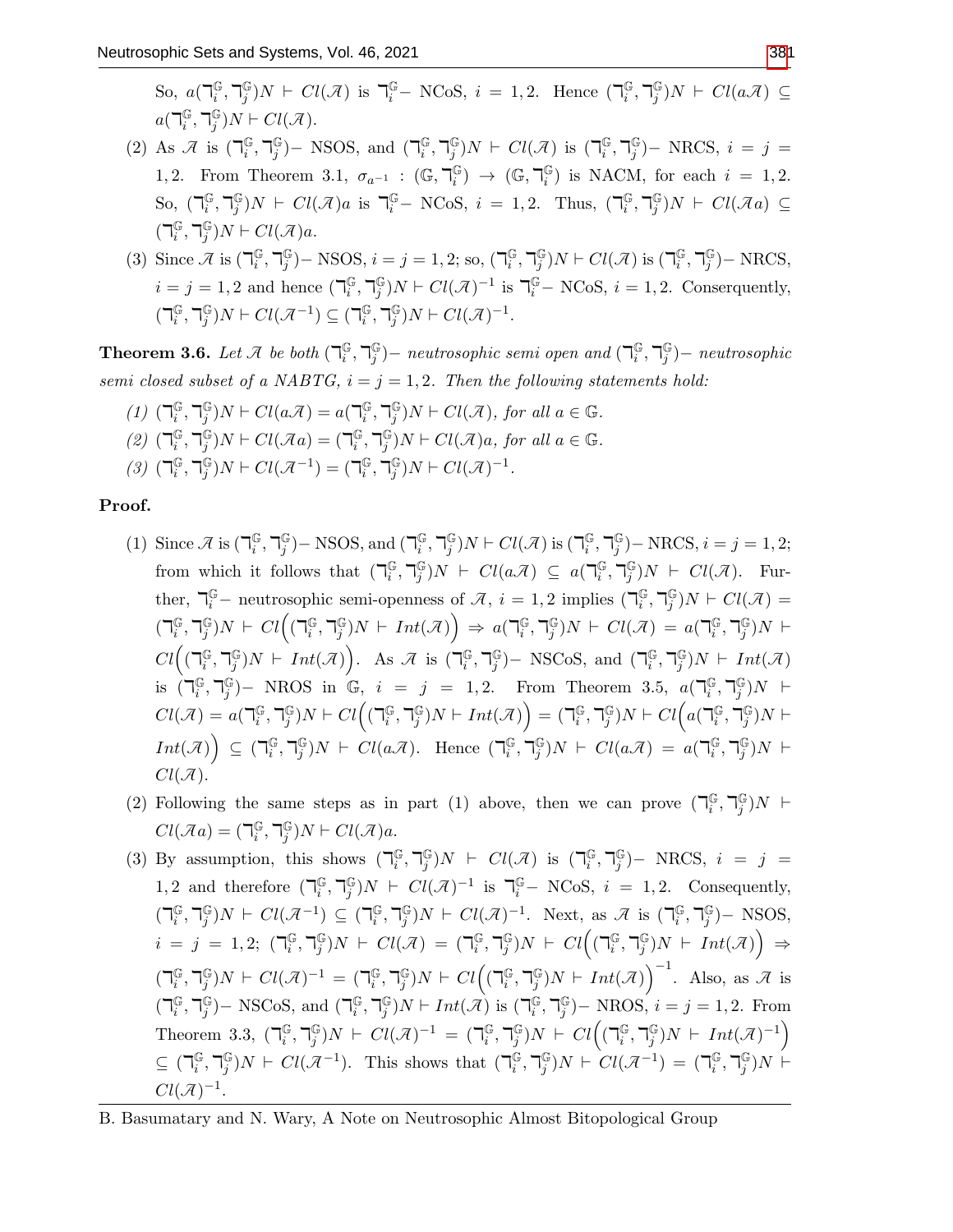Theorem 3.7. From Theorem 3.6, the following statements hold:

(1) 
$$
(\mathbb{I}_{i}^{\mathbb{G}}, \mathbb{I}_{j}^{\mathbb{G}})N \vdash Int(a\mathcal{A}) = a(\mathbb{I}_{i}^{\mathbb{G}}, \mathbb{I}_{j}^{\mathbb{G}})N \vdash Int(\mathcal{A}),
$$
 for all  $a \in \mathbb{G}$ .  
\n(2)  $(\mathbb{I}_{i}^{\mathbb{G}}, \mathbb{I}_{j}^{\mathbb{G}})N \vdash Int(\mathcal{A}a) = (\mathbb{I}_{i}^{\mathbb{G}}, \mathbb{I}_{j}^{\mathbb{G}})N \vdash Int(\mathcal{A})a$ , for all  $a \in \mathbb{G}$ .  
\n(3)  $(\mathbb{I}_{i}^{\mathbb{G}}, \mathbb{I}_{j}^{\mathbb{G}})N \vdash Int(\mathcal{A}^{-1}) = (\mathbb{I}_{i}^{\mathbb{G}}, \mathbb{I}_{j}^{\mathbb{G}})N \vdash Int(\mathcal{A})^{-1}$ .

## Proof.

- (1) As  $\mathcal{A}$  is  $\left(\bigcap_{i=1}^{m} A_i\right)$  $_i^\mathbb{G}, \mathbb{k}_j^\mathbb{G}$  $_{j}^{\mathbb{G}}$ ) – NSCoS, and ( $\mathbb{U}_{i}^{\mathbb{G}}$  $_i^\mathbb{G}, \mathbb{k}_j^\mathbb{G}$  $_j^{\mathbb{G}}$ ) $N \vdash Int(\mathcal{A})$  is  $(\mathbb{I}_i^{\mathbb{G}})$  $_i^\mathbb{G}, \mathbb{k}_j^\mathbb{G}$  $_{j}^{\mathbb{G}}$ )– NROS,  $i = j =$ 1, 2. From Theorem 3.1,  $\pi_{a^{-1}} : (\mathbb{G}, \mathbb{F}_i^{\mathbb{G}})$  $\binom{G}{i} \rightarrow (\mathbb{G}, \mathbb{k})^{\mathbb{G}}_i$  $\binom{G}{i}$  is NACM, for each  $i = 1, 2$ . So,  $\pi_{a-}^{-1}$  $\frac{-1}{a^{-1}}\Big(\big(\daleth_{i}^{\mathbb{G}}% ,\hep^{i}(\neg \mathbb{G})\Big|^{2}$  $_i^\mathbb{G}, \mathbb{k}_j^\mathbb{G}$  $j^{\mathbb{G}}$ ) $N \vdash Int(\mathcal{A})$  =  $a(\mathbb{I}_i^{\mathbb{G}})$  $_i^\mathbb{G}, \mathbb{k}_j^\mathbb{G}$  $_{j}^{\mathbb{G}}$ ) N  $\vdash Int(\mathcal{A})$  is  $\mathbb{I}_{i}^{\mathbb{G}}$  – NOS,  $i = 1, 2$ . Thus,  $a(\mathbb{a})_i^{\mathbb{G}}$  $_i^{\mathbb{G}}, \daleth_{j}^{\mathbb{G}}$  $j^{\mathbb{G}}$ ) $N$  +  $Int(\mathcal{A}) \subseteq (\mathbb{Z}_i^{\mathbb{G}})$  $_i^\mathbb{G}, \mathbb{k}_j^\mathbb{G}$  $j^{\mathbb{G}}_j$ )  $N \vdash Int(a\mathcal{A})$ . Next, by hypothesis, it follows  $\overline{(\mathcal{a}_i^{\mathbb{G}})}$  $_i^\mathbb{G}, \mathbb{k}_j^\mathbb{G}$  $j^{\mathbb{G}}$ ) $N \vdash Int(\mathcal{A}) = (\mathbb{I}_i^{\mathbb{G}})$  $_i^\mathbb{G}, \mathbb{k}_j^\mathbb{G}$  $\int\limits_j^\mathbb{G} \text{)} N \, \vdash \, Int \Big( (\mathbb{m}^{\mathbb{G}}_i)$  $_i^\mathbb{G}, \mathbb{k}_j^\mathbb{G}$  $j^{\mathbb{G}}$ ) $N \vdash \mathit{Cl}(\mathcal{A})$   $\Rightarrow a(\mathsf{T}^{\mathbb{G}}_{i})$  $_i^\mathbb{G}, \mathbb{k}_j^\mathbb{G}$  $_j^{\mathbb{G}})N \;\vdash$  $Int(\mathcal{A}) = a(\mathbb{a})$  $_i^\mathbb{G}, \mathbb{k}_j^\mathbb{G}$  $\int\limits_j^\mathbb{G} jN \ \vdash \ Int \Bigl( (\mathbb{h}^{\mathbb{G}}_i$  $_i^\mathbb{G}, \mathbb{k}_j^\mathbb{G}$  $_j^{\mathbb{G}}$ ) $N \vdash Cl(\mathcal{A})$ . As  $\mathcal{A}$  is  $(\mathbb{k}_i^{\mathbb{G}})$  $_i^\mathbb{G}, \mathbb{k}_j^\mathbb{G}$ j )− NSOS, and  $(\mathbb{I}_i^{\mathbb{G}})$  $_i^\mathbb{G}, \mathbb{k}_j^\mathbb{G}$  $_j^{\mathbb{G}}$ ) $N \;\vdash\; Cl(\mathcal{A})$  is  $(\mathsf{T}_i^{\mathbb{G}})$  $_i^\mathbb{G}, \mathbb{k}_j^\mathbb{G}$  $j^{(j)}$  – NRCS,  $i = j = 1, 2$ . From Theorem 3.4,  $a(\mathbb{F}_i^\mathbb{G})$  $_i^\mathbb{G}, \mathbb{k}_j^\mathbb{G}$  $_j^{\mathbb{G}})N \vdash Int\Bigl( (\mathsf{T}_i^{\mathbb{G}}% )^{j+1}(\mathsf{T}_i^{\mathbb{G}}% )^{j+1}(\mathsf{T}_i^{\mathbb{G}}% )^{j+1}(\mathsf{T}_i^{\mathbb{G}}% )^{j+1}(\mathsf{T}_i^{\mathbb{G}}% )^{j+1}(\mathsf{T}_i^{\mathbb{G}}% )^{j+1}(\mathsf{T}_i^{\mathbb{G}}% )^{j+1}(\mathsf{T}_i^{\mathbb{G}}% )^{j+1}(\mathsf{T}_i^{\mathbb{G}}% )^{j+1}(\mathsf{T}_i^{\mathbb{G}}% )^{j+1}(\math$  $_i^\mathbb{G}, \mathbb{k}_j^\mathbb{G}$  $\binom{\mathbb{G}}{j}N \vdash Cl(\mathcal{\overline{A}})\Big) = (\mathbb{k}_i^{\mathbb{G}})$  $_i^\mathbb{G}, \mathbb{k}_j^\mathbb{G}$  $_j^{\mathbb{G}})N \vdash Int \Bigl(a(\mathsf{T}^\mathbb{G}_i)$  $_i^\mathbb{G}, \mathbb{k}_j^\mathbb{G}$  $_j^{\mathbb{G}}$ ) $N \vdash Cl(\mathcal{A})$  $\supseteq$  (  $_i^\mathbb{G}, \mathbb{k}_j^\mathbb{G}$  $j^{\mathbb{G}}$ ) $N \vdash Int(a\mathcal{A})$ . That is,  $(\mathbb{I}_i^{\mathbb{G}})$  $\widetilde{\mathfrak{g}}, \daleth^{\mathbb{G}}_{j}$  $j^{\mathbb{G}}$ ) $N \vdash Int(a\mathcal{A}) \subseteq a(\mathbb{F}_i^{\mathbb{G}})$  $_i^\mathbb{G}, \mathbb{k}_j^\mathbb{G}$  $_{j}^{\mathbb{G}}$ ) $N \vdash Int(\mathcal{A})$ . Therefore,  $\left(\overline{\mathbf{a}}_i\right)$  $_i^\mathbb{G}, \mathbb{k}_j^\mathbb{G}$  $j^{\mathbb{G}}$ ) $N \vdash Int(a\mathcal{A}) = a(\mathbb{a})$  $_i^\mathbb{G}, \mathbb{k}_j^\mathbb{G}$  $_j^{\mathbb{G}}$ ) $N \vdash Int(\mathcal{A})$ . Hence proved.
- (2) As  $\mathcal{A}$  is  $\left(\mathbb{I}_{i}^{\mathbb{G}}\right)$  $_i^\mathbb{G}, \mathbb{k}_j^\mathbb{G}$  $_{j}^{\mathbb{G}}$ ) – NSCoS, and ( $\mathbb{U}_{i}^{\mathbb{G}}$  $_i^\mathbb{G}, \mathbb{k}_j^\mathbb{G}$  $j^{\mathbb{G}}$ ) $N \vdash Int(\mathcal{A})$  is  $(\mathbb{I}_i^{\mathbb{G}})$  $_i^\mathbb{G}, \mathbb{k}_j^\mathbb{G}$ j )− NROS, i = j = 1, 2. From Theorem 3.1,  $\sigma_{a^{-1}}: (\mathbb{G}, \mathbb{F}_i^{\mathbb{G}})$  $\binom{\mathbb{G}}{i}$   $\rightarrow$   $(\mathbb{G}, \mathbb{k})$  $\binom{G}{i}$  is NACM, for each  $i = 1, 2$ . So,  $\sigma_{a-}^{-1}$  $\frac{-1}{a^{-1}}\bigg(\big(\daleth_{i}^{\mathbb{G}}% ,\hep^{i}(\verb+{A}),\he^{\prime}_{i}(\verb+{A}),\he^{\prime}_{i}(\verb+{A}),\he^{\prime}_{i}(\verb+{A}),\he^{\prime}_{i}(\verb+{A}),\he^{\prime}_{i}(\verb+{A})\big)$  $_i^\mathbb{G}, \mathbb{k}_j^\mathbb{G}$  $\left(\begin{smallmatrix}\mathbb{G} \ j\end{smallmatrix}\right)N \,\vdash\, Int (\mathcal{A}) \Big) \,=\, (\mathbb{k}_i^{\mathbb{G}})$  $_i^\mathbb{G}, \mathbb{k}_j^\mathbb{G}$  $_{j}^{\mathbb{G}}$ )N  $\vdash Int(\mathcal{A})$ a is  $\mathbb{I}_{i}^{\mathbb{G}}$  – NOS,  $i = 1, 2$ . Thus,  $\overline{(\mathbb{I}_{i}^{\mathbb{G}})}$  $_i^{\mathbb{G}}, \mathring{\daleth}^{\mathbb{G}}_j$  $j^{\mathbb{G}}$ ) $N \vdash Int(\mathcal{A})a \subseteq (\mathbb{I}_i^{\mathbb{G}})$  $_i^\mathbb{G}, \mathbb{k}_j^\mathbb{G}$  $j^{\mathbb{G}}_j$ )  $N \vdash Int(\mathcal{A}a)$ . Next, by hypothesis, it shows that  $\overline{(\mathcal{a}_i^{\mathbb{G}})}$  $_i^\mathbb{G}, \mathbb{k}_j^\mathbb{G}$  $j^{\mathbb{G}}$ ) $N \vdash Int(\mathcal{A}) = (\mathbb{I}_i^{\mathbb{G}})$  $_i^\mathbb{G}, \mathbb{k}_j^\mathbb{G}$  $\int\limits_j^\mathbb{G} \text{)} N \ \vdash \ Int \Bigl( (\mathbb{h}^{\mathbb{G}}_i)$  $_i^\mathbb{G}, \mathbb{k}_j^\mathbb{G}$  $\left(\begin{smallmatrix}\mathbb{G} \ j\end{smallmatrix}\right)N \;\vdash\; Cl(\mathcal{A})\Big) \;\Rightarrow\; (\mathbb{k}_i^{\mathbb{G}})$  $_i^\mathbb{G}, \mathbb{k}_j^\mathbb{G}$  $_j^{\mathbb G})N \ \vdash$  $Int(\mathcal{A})a = \left(\mathbb{I}_i^{\mathbb{G}}\right)$  $_i^\mathbb{G}, \mathbb{k}_j^\mathbb{G}$  $\int\limits_j^\mathbb{G} \text{)} N \vdash Int \Bigl( (\mathbb{h}^{\mathbb{G}}_i)$  $_i^\mathbb{G}, \mathbb{k}_j^\mathbb{G}$  $_j^{\mathbb{G}}$ ) $N \vdash Cl(\mathcal{A})$  a. Since  $\mathcal{A}$  is  $(\mathbb{I}_i^{\mathbb{G}})$  $_i^\mathbb{G}, \mathbb{k}_j^\mathbb{G}$ j )− NSOS, and  $(\mathbb{I}_i^{\mathbb{G}})$  $_i^\mathbb{G}, \mathbb{k}_j^\mathbb{G}$  $j^{\mathbb{G}}$ ) $N \;\vdash\; Cl(\mathcal{A})$  is  $\bigcap_i^{\mathbb{G}}$  $_i^\mathbb{G}, \mathbb{k}_j^\mathbb{G}$  $j^{(j)}$  – NRCS,  $i = j = 1, 2$ . From Theorem 3.4,  $\overline{(\mathbb{d}^{\mathbb{G}}_i)}$  $_i^\mathbb{G}, \mathbb{k}_j^\mathbb{G}$  $_j^{\mathbb{G}})N \vdash Int\Bigl( (\mathbb{k}_i^{\mathbb{G}}% ,1) \subset \mathbb{C}^j \Bbbk^j \Bbbk^j \Bbbk^j \Bbbk^j )$  $_i^\mathbb{G}, \mathbb{k}_j^\mathbb{G}$  $j^{\mathbb{G}}$ ) $N \vdash Cl(\mathcal{A})$  $a = (\mathbb{k}_i^{\mathbb{G}})$  $_i^\mathbb{G}, \mathbb{k}_j^\mathbb{G}$  $\int\limits_j^\mathbb{G} \text{)} N \vdash Int \Bigl( (\mathbb{h}^{\mathbb{G}}_i)$  $_i^\mathbb{G}, \mathbb{k}_j^\mathbb{G}$  $_j^{\mathbb{G}}$ ) $N \vdash Cl(\mathcal{A})a$  $\supseteq$  ( $\neg_{i}^{\mathbb{G}}$  $_i^\mathbb{G}, \mathbb{k}_j^\mathbb{G}$  $j\in j$ ) $N \vdash \hat{Int}(\mathcal{A}a)$ . That is,  $(\mathbb{T}_i^{\mathbb{G}})$  $\mathbb{G}_{i}$  ,  $\daleth_{j}^{\mathbb{G}}$  $j^{\mathbb{G}}$ ) $N \vdash Int(\overline{\mathcal{A}}a) \subseteq (\mathbb{Z}_i^{\mathbb{G}})$  $_i^\mathbb{G}, \mathbb{k}_j^\mathbb{G}$  $j^{\mathbb{G}}$ ) $N \vdash Int(\mathcal{A})a$ . Therefore,  $\left(\overline{\mathbf{a}}_i\right)$  $_i^\mathbb{G}, \mathbb{k}_j^\mathbb{G}$  $j^{\mathbb{G}}$ ) $N \vdash Int(\mathcal{A}a) = (\mathbb{I}_i^{\mathbb{G}})$  $_i^\mathbb{G}, \mathbb{k}_j^\mathbb{G}$  $_j^{\mathbb{G}}$ ) $N \vdash Int(\mathcal{A})$ a. Hence proved.
- (3) From hypothesis, this shows that  $(\mathbb{R}^{\mathbb{G}}_i)$  $_i^\mathbb{G}, \mathbb{k}_j^\mathbb{G}$  $j^{\mathbb{G}}$ ) $N \vdash Int(\mathcal{A})$  is  $(\mathbb{I}_i^{\mathbb{G}})$  $_i^\mathbb{G}, \mathbb{k}_j^\mathbb{G}$ j )− NROS, i =  $j = 1, 2$  and therefore  $\left(\bigcap_{i=1}^{k} A_i\right)$  $_i^\mathbb{G}, \mathbb{k}_j^\mathbb{G}$  $j^{\mathbb{G}}$ ) $N \vdash Int(\mathcal{A})^{-1}$  is  $\mathbb{I}_i^{\mathbb{G}}$  – NOS,  $i = 1, 2$ . Consequently,  $\overline{(\mathcal{a}_i^{\mathbb{G}})}$  $_i^\mathbb{G}, \mathbb{k}_j^\mathbb{G}$  $j^{\mathbb{G}}$ ) $N \vdash Int(\mathcal{A}^{-1}) \subseteq (\mathbb{I}_i^{\mathbb{G}})$  $_i^\mathbb{G}, \mathbb{k}_j^\mathbb{G}$  $_j^{\mathbb{G}}$ ) $N \vdash Int(\mathcal{A})^{-1}$ . Next, as  $\mathcal{A}$  is  $(\mathbb{I}_i^{\mathbb{G}})$  $_i^\mathbb{G}, \mathbb{k}_j^\mathbb{G}$ j )− NSCoS,  $i = j = 1, 2; (\mathbb{d})^{\mathbb{G}}_i$  $_i^\mathbb{G}, \mathbb{k}_j^\mathbb{G}$  $j^{\mathbb{G}}$ ) $N$  +  $Int(\mathcal{A}) = (\mathbb{R}^{\mathbb{G}}_i)$  $_i^\mathbb{G}, \mathbb{k}_j^\mathbb{G}$  $\int\limits_j^\mathbb{G} \rvert N \ \vdash \ Int \Bigl( (\mathbb{m}^{\mathbb{G}}_i)$  $_i^\mathbb{G}, \mathbb{k}_j^\mathbb{G}$  $_j^{\mathbb{G}}$ ) $N \vdash Cl(\mathcal{A})$  $\Rightarrow$  ( $\neg_i^{\mathbb{G}}$  $_i^\mathbb{G}, \mathbb{k}_j^\mathbb{G}$  $j^{\mathbb{G}}$ ) $N \vdash Int(\mathcal{A})^{-1} = (\mathbb{I}_i^{\mathbb{G}})$  $_i^\mathbb{G}, \mathbb{k}_j^\mathbb{G}$  $_j^{\mathbb{G}})N \vdash Int\Bigl( (\mathbb{k}_i^{\mathbb{G}}% ,1) \subset \mathbb{C}^j \Bbbk _j^{\mathbb{G}} \Bbbk _j^{\mathbb{G}} \Bbbk _j^{\mathbb{G}} ) \Bbbk$  $_i^\mathbb{G}, \mathbb{k}_j^\mathbb{G}$  $_j^{\mathbb{G}}$ ) $N \vdash Cl(\mathcal{A})$ <sup>-1</sup>. Also, as  $\mathcal{A}$ is  $\left(\mathbb{I}_i^\mathbb{G}\right)$  $_i^\mathbb{G}, \mathbb{k}_j^\mathbb{G}$  $_{j}^{\mathbb{G}}$ ) – NSOS, and ( $\mathbb{U}_{i}^{\mathbb{G}}$  $_i^\mathbb{G}, \mathbb{k}_j^\mathbb{G}$  $_j^{\mathbb{G}}$ ) $N \vdash Cl(\overline{\mathcal{A}})$  is  $\Gamma_i^{\mathbb{G}}$  $_i^\mathbb{G}, \mathbb{k}_j^\mathbb{G}$  $_{j}^{\mathbb{G}}$ ) – NRCS,  $i = j = 1, 2$ . From Theorem 3.4,  $\left(\bigcap_i \mathbb{G}\right)$  $_i^\mathbb{G}, \mathbb{k}_j^\mathbb{G}$  $j^{\mathbb{G}}$ ) $N \vdash Int(\mathcal{A})^{-1} = (\mathbb{I}_i^{\mathbb{G}})$  $_i^\mathbb{G}, \mathbb{k}_j^\mathbb{G}$  $\int\limits_j^\mathbb{G} \text{)} N \,\vdash\, Int\Bigl( (\mathbb{h}^{\mathbb{G}}_i)$  $_i^\mathbb{G}, \mathbb{k}_j^\mathbb{G}$  $_j^{\mathbb{G}}$ ) $N \vdash Cl(\mathcal{A})^{-1}$ .  $\subseteq (\mathbb{k}_i^{\mathbb{G}})$  $_i^\mathbb{G}, \mathbb{k}_j^\mathbb{G}$  $_j^{\mathbb{G}}$ ) $N \vdash Int(\mathcal{A}^{-1})$ . This proves that  $(\mathbb{I}_i^{\mathbb{G}})$  $_i^\mathbb{G}, \mathbb{k}_j^\mathbb{G}$  $j^{\mathbb{G}})N \vdash \dot{Int}(\mathcal{A}^{-1}) = (\mathbb{k}_i^{\mathbb{G}})$  $_i^\mathbb{G}, \mathbb{k}_j^\mathbb{G}$  $_j^{\mathbb G})N \vdash j$  $Int(\mathcal{A})^{-1}.$

B. Basumatary and N. Wary, A Note on Neutrosophic Almost Bitopological Group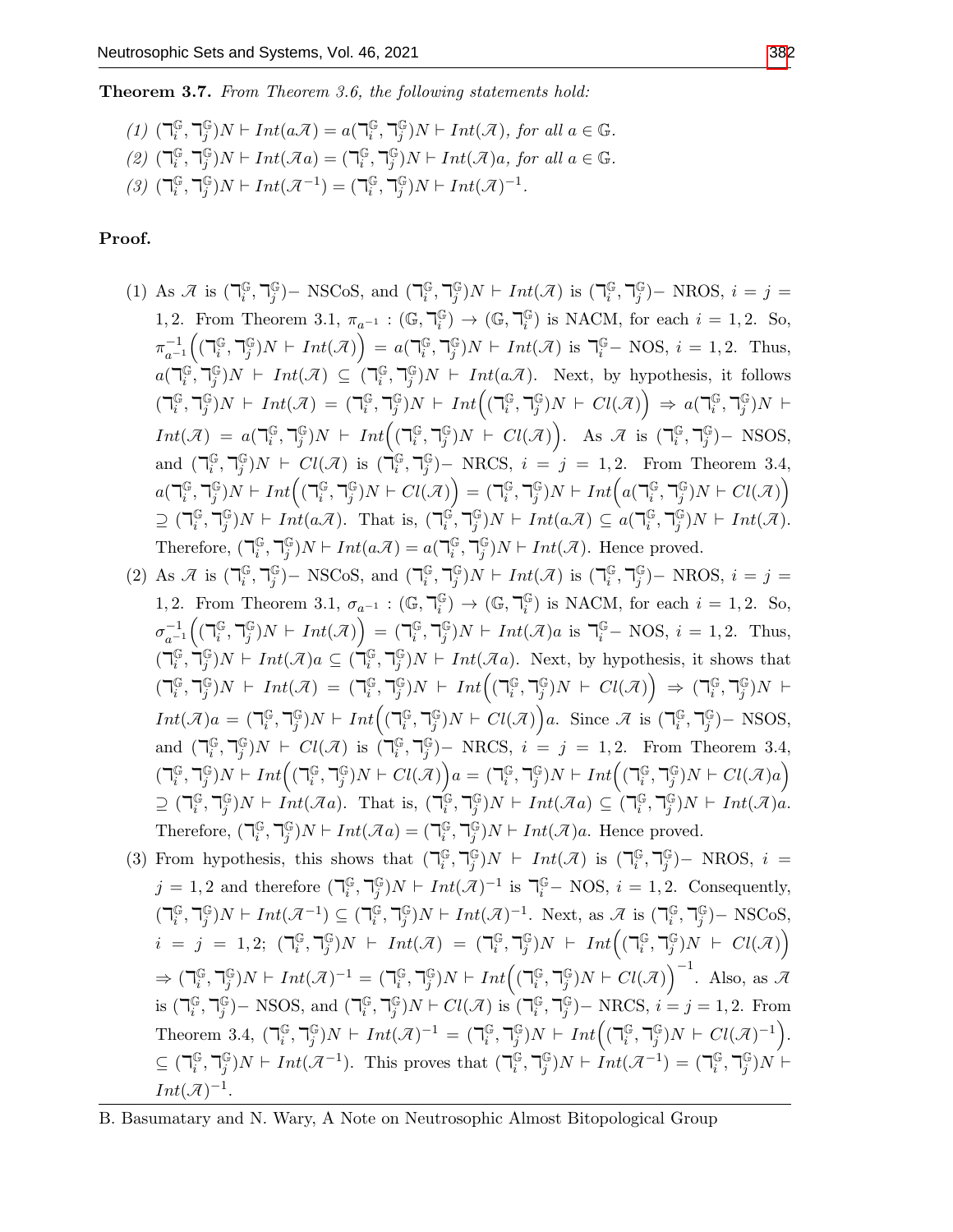**Theorem 3.8.** Let  $\mathcal{A}$  be  $\overline{\mathcal{A}}_i^{\mathbb{G}}$  – NOS in a NABTG  $\mathbb{G}, i = 1, 2$ . Then  $a\mathcal{A} \subseteq (\overline{\mathcal{A}}_i^{\mathbb{G}})$  $_i^\mathbb{G}, \mathbb{k}_j^\mathbb{G}$  $_j^{\mathbb G})N \ \vdash$  $Int\left(a(\mathbb{a}\right)_{i}^{\mathbb{G}}$  $_i^\mathbb{G}, \mathbb{k}_j^\mathbb{G}$  $j^{\mathbb{G}}$ ) $N \vdash Int((\mathbb{T}^{\mathbb{G}}_{i}$  $_i^\mathbb{G}, \mathbb{k}_j^\mathbb{G}$  $j^{\mathbb{G}}(N \cap Cl(\mathcal{A}))$ , for each  $a \in \mathbb{G}$ .

## Proof.

Since  $\mathcal{A}$  is  $\mathbb{T}_{i}^{\mathbb{G}}$  – NOS,  $i = 1, 2$ ; so  $\mathcal{A} \subseteq (\mathbb{T}_{i}^{\mathbb{G}})$  $_i^\mathbb{G}, \mathbb{k}_j^\mathbb{G}$  $j^{\mathbb{G}}$ ) $N \vdash Int((\mathbb{T}_i^{\mathbb{G}}$  $_i^\mathbb{G}, \mathbb{k}_j^\mathbb{G}$  $j^{\mathbb{G}}$ )N  $\vdash$   $Cl(\mathcal{A})$ )  $\Rightarrow$ a $\mathcal{A} \subseteq$  $a(\mathbb{F}_i^\mathbb{G})$  $_i^\mathbb{G}, \mathbb{k}_j^\mathbb{G}$  $j^{\mathbb{G}}$ ) $N \vdash Int((\mathbb{T}^{\mathbb{G}}_{i}$  $_i^\mathbb{G}, \mathbb{k}_j^\mathbb{G}$  $_j^{\mathbb{G}}$ ) N  $\vdash$  Cl( $\mathcal{A}$ )). From Theorem 3.2,  $a(\mathbb{I}_i^{\mathbb{G}})$  $_i^\mathbb{G}, \mathbb{k}_j^\mathbb{G}$  $j^{\mathbb{G}}$ ) $N \vdash Int((\mathbb{T}^{\mathbb{G}}_{i}$  $_i^\mathbb{G}, \mathbb{k}_j^\mathbb{G}$  $_{j}^{\mathbb{G}})N\vdash$  $Cl(\mathcal{A})$ ) is  $\mathbb{I}_{i}^{\mathbb{G}}$  – NOS,  $i = 1, 2$ ; (in fact,( $\mathbb{I}_{i}^{\mathbb{G}}$  $_i^\mathbb{G}, \mathbb{k}_j^\mathbb{G}$  $_j^{\mathbb{G}}$ ) – NROS,  $i = j = 1, 2$ ). Hence,  $a\mathcal{A} \subseteq \left(\mathbb{I}_i^{\mathbb{G}}\right)$  $_i^\mathbb{G}, \mathbb{k}_j^\mathbb{G}$  $_j^{\mathbb{G}}$ ) $N \vdash Int \Big( a(\mathsf{T}_i^{\mathbb{G}})$  $_i^\mathbb{G}, \mathbb{k}_j^\mathbb{G}$  $j^{\mathbb{G}}$ ) $N \vdash Int((\mathbb{T}^{\mathbb{G}}_{i}$  $_i^\mathbb{G}, \mathbb{k}_j^\mathbb{G}$  $_j^{\mathbb{G}}$ ) $N \vdash Cl(\mathcal{A})$ ).

**Theorem 3.9.** Let 2 be any  $\left(\bigcap_{i=1}^{k} A_i\right)$  $_i^\mathbb{G}, \mathbb{k}_j^\mathbb{G}$  $_{j}^{\mathbb{G}}$ ) – Neutrosophic closed subset in a NABTG  $\mathbb{G}, i = j = j$ 1, 2. Then  $\left(\mathbb{I}_i\right)$  $_i^\mathbb{G}, \mathbb{k}_j^\mathbb{G}$  $_j^{\mathbb{G}})N \vdash Cl\Big(a(\mathbb{k}_i^{\mathbb{G}})$  $_i^\mathbb{G}, \mathbb{k}_j^\mathbb{G}$  $_j^{\mathbb{G}}$ ) $N \vdash Cl((\mathbb{k}_i^{\mathbb{G}})$  $_i^\mathbb{G}, \mathbb{k}_j^\mathbb{G}$  $\binom{\mathbb{G}}{j}N \vdash Int(\mathcal{Q})\big)\Big) \subseteq a\mathcal{Q}, \text{ for each } a \in \mathbb{G}.$ 

## Proof.

Since  $\mathcal{Q}$  is  $\mathbb{I}_{i}^{\mathbb{G}}$  – NCoS,  $i = 1, 2$ ; so  $\mathcal{Q} \supseteq (\mathbb{I}_{i}^{\mathbb{G}})$  $_i^\mathbb{G}, \mathbb{k}_j^\mathbb{G}$  $_j^{\mathbb{G}}$ ) $N \vdash \text{Cl}((\mathbb{q}_i^{\mathbb{G}}))$  $_i^\mathbb{G}, \mathbb{k}_j^\mathbb{G}$  $j^{\mathbb{G}}$ ) $N \vdash Int(\mathcal{Q})$   $\Rightarrow a\mathcal{Q} \supseteq$  $a(\mathbb{F}_i^\mathbb{G})$  $_i^\mathbb{G}, \mathbb{k}_j^\mathbb{G}$  $_j^{\mathbb{G}}$ ) $N \vdash Cl((\mathbb{k}_i^{\mathbb{G}})$  $_i^\mathbb{G}, \mathbb{k}_j^\mathbb{G}$  $_j^{\mathbb{G}}$ )  $N \vdash Int(\mathcal{Q})$ . From Theorem 3.2,  $a(\mathbb{Z}_i^{\mathbb{G}})$  $_i^\mathbb{G}, \mathbb{k}_j^\mathbb{G}$  $_j^{\mathbb{G}}$ ) $N \vdash Cl((\mathbb{k}_i^{\mathbb{G}})$  $_i^\mathbb{G}, \mathbb{k}_j^\mathbb{G}$  $_j^{\mathbb G})N \vdash$  $Int(\mathcal{Q})$  is  $\mathcal{T}_{i}^{\mathbb{G}}$  – NCoS,  $i = 1, 2$ ; (in fact,  $(\mathcal{T}_{i}^{\mathbb{G}})$  $_i^\mathbb{G}, \mathbb{k}_j^\mathbb{G}$  $j^{\mathbb{G}}$ ) – NRCS,  $i = j = 1, 2$ ). Therefore,  $a\mathcal{Q} \subseteq$  $\overline{(\mathbb{R}^{\mathbb{G}}_i)}$  $_i^\mathbb{G}, \mathbb{k}_j^\mathbb{G}$  $_j^{\mathbb{G}})N \vdash Cl\Big(a(\mathbb{k}_i^{\mathbb{G}})$  $_i^\mathbb{G}, \mathbb{k}_j^\mathbb{G}$  $_j^{\mathbb{G}}$ ) $N \vdash Cl\big((\mathbb{g}_i^{\mathbb{G}})$  $_i^\mathbb{G}, \mathbb{k}_j^\mathbb{G}$  $_j^{\mathbb{G}}$ ) $N \vdash Int(2)$ ). Hence,  $\left(\mathbb{I}_i^{\mathbb{G}}\right)$  $_i^\mathbb{G}, \mathbb{k}_j^\mathbb{G}$  $_j^{\mathbb{G}})N \vdash Cl\Big(a(\mathbb{k}_i^{\mathbb{G}})$  $_i^\mathbb{G}, \mathbb{k}_j^\mathbb{G}$  $_j^{\mathbb{G}}$ ) $N \vdash Cl((\mathbb{k}_i^{\mathbb{G}})$  $_i^\mathbb{G}, \mathbb{k}_j^\mathbb{G}$  $_j^{\mathbb{G}}$ ) $N \vdash Int(\mathfrak{Q})$ )  $\subseteq a\mathfrak{Q}$ .

#### 4. Conclusion:

In this paper, we have studied the neutrosophic almost bitopological group. We defined the definition of the neutrosophic regularly open (closed) set and proved some of their properties. After defining the definition of the neutrosophic regularly open set we have defined the definition of the neutrosophic almost continuous mapping with an example and we proved some properties of the neutrosophic almost continuous mapping. Finally, by using the definition of the neutrosophic almost continuous mapping, we defined the neutrosophic almost bitopological group and cited an example. Also, we have proved some of their properties. In future, we try to study the Neutrosophic Almost Ideal Bitopological Group. We hope that this work shall bring some new ideas in the development of the neutrosophic almost bitopological group.

#### References

- 1. Abdel-Baset, M.; Mohamed, R.; Zaied, A. E. N. H. and Smarandache, F. (2019). A Hybride plitogenic decision making approach with quality function deployment for selecting supply chain sustainability metrics, Symmetry, 11(7), 903.
- 2. Abdel-Baset,M.; Manogaran, G.; Gamal, A. and Smarandache, F. (2019). A Group decision making framework based on neutrosophic TOPSIS approach for smart medical device selection , Journal of Medical System, 43(2), 38.

B. Basumatary and N. Wary, A Note on Neutrosophic Almost Bitopological Group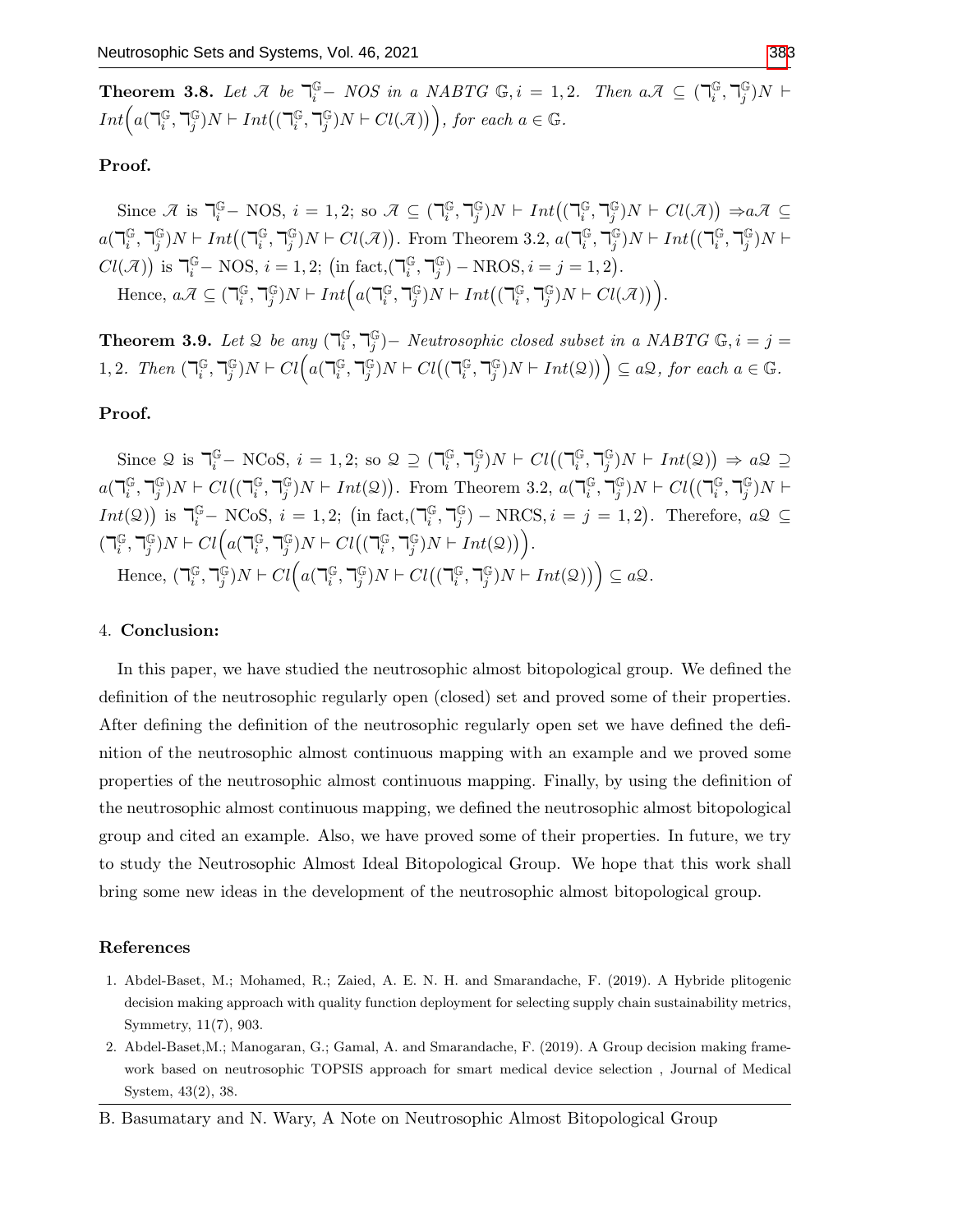- 3. Abdel-Basset, M.; Saleh, M.; Gamal, A.; Smarandache, F. (2019). An approach of TOPSIS technique for developing supplier selection with group decision making under type-2 neutrosophic number. Applied Soft Computing 77: 438-452.
- 4. Abdel-Baset, M.; Chang, V.; Gamal, A. (2019). Evaluation of the green supply chain management practices: A novel neutrosophic approach. Comput. Ind. 108, 210–220. https://doi.org/10.1016/j.compind.2019.02.013
- 5. Abdel-Baset, M.; Chang, V.; Gamal, A.; Smarandache, F. (2019). An integrated neutrosophic ANP and VIKOR method for achieving sustainable supplier selection: A case study in importing field. Comput. Ind. 106, 94–110. https://doi.org/10.1016/j.compind.2018.12.017
- 6. Abdel-Basset, M.; Gamal, A.; Chakrabortty, R. K. and Ryan, M. (2021). Development of a Hybrid Multi-Criteria Decision-making Approach for Sustainability Evaluation of Bioenergy Production Technologies: A Case Study. Journal of Cleaner Production, 125805.
- 7. Abdel-Basset, M.; Gamal, A.; Chakrabortty, R. K. and Ryan, M. J. (2021). Evaluation Approach for Sustainable Renewable Energy Systems Under Uncertain Environment: A Case study. Renewable Energy.
- 8. Atanassov, K. T. (1986). Intuitionistic fuzzy sets. Fuzzy sets and systems, 20, 87-96.
- 9. Azad, K.K. (1981). On Fuzzy Semi-continuity, Fuzzy Almost Continuity and Fuzzy Weakly Continuity. Journal of Mathematical Analysis and Applications, 82:14-32.
- 10. Basumatary, B.; Wary, N. (2020). A Study on Neutrosophic Bitopological Group. Neutrosophic Sets and Systems, 38, 164-178.
- 11. Chang, C. L. (1968). Fuzzy Topological Space. Journal of Mathematical Analysis and Application, 24, 182- 190.
- 12. Coker, D. (1997). An introduction to intuitionistic fuzzy topological spaces. Fuzzy Sets and Systems, 88, 81-89.
- 13. Foster, D. H. (1979). Fuzzy topological groups. J. Math. Anal. Appl., 67, 549-564.
- 14. Imran, Q. H.; Al-Obaidi, A. H. M. ; Smarandache, F. (2020). On Some Types of Neutrosophic Topological Groups with Respect to Neutrosophic Alpha Open Sets. Neutrosophic Sets and Systems, 32, 425-434.
- 15. Kandil, A.; Nouth, A. A.; El-Sheikh, S. A. (1995). On fuzzy bitopological spaces. Fuzzy sets and system, 74, 353-363.
- 16. Kelly, J. C. (1963). Bitopological spaces. Proceedings of the London Mathematical Society, 3(1), 71-89.
- 17. Mwchahary, D. D.; Basumatary, B. (2020). A note on Neutrosophic Bitopological Space. Neutrosophic Sets and Systems, 33, 134-144.
- 18. Noiri, T. (1973). On Semi-Continuous Mapping. Atti Accud. Naz Lincei Rend, Cl. Sci. Fis. Mat. Nutur, 54(8):132-136.
- 19. Ozturk, T. Y.; Ozkan, A. (2019). Neutrosophic Bitopological Spaces. Neutrosophic Sets and Systems, Vol. 30, 88-97.
- 20. Rosenfeld, A. (1971). Fuzzy groups. J. Math. Anal. Appl., 35, 512-517.
- 21. Salama, A. A.; Alblowi, S. A. (2012). Neutrosophic Set and Neutrosophic Topological Spaces. IOSR, Journal of Mathematics, 3(4), 31-35.
- 22. Salama, A. A.; Smarandache, F.; Kroumov, V. (2014). Closed sets and Neutrosophic Continuous Functions. Neutrosophic Sets and Systems, 4, 4-8.
- 23. Sherwood, H. (1983). Products of fuzzy subgroups. Fuzzy sets and systems, 11, 79-89.
- 24. Singal, M. K.; Singal, A. R. (1968). Almost Continuous Mappings. Yokohama Math. J., 16:63-73.
- 25. Smarandache, F.(2005). Neutrosophic set a generalization of the intuitionistic fuzzy set. International Journal of Pure and Applied Mathematics, 24(3), 287–297.
- 26. Smarandache, F. (2002). Neutrosophy and neutrosophic logic, first international conference on neutrosophy, neutrosophic logic, set, probability, and statistics, University of New Mexico, Gallup, NM 87301, USA.
- B. Basumatary and N. Wary, A Note on Neutrosophic Almost Bitopological Group